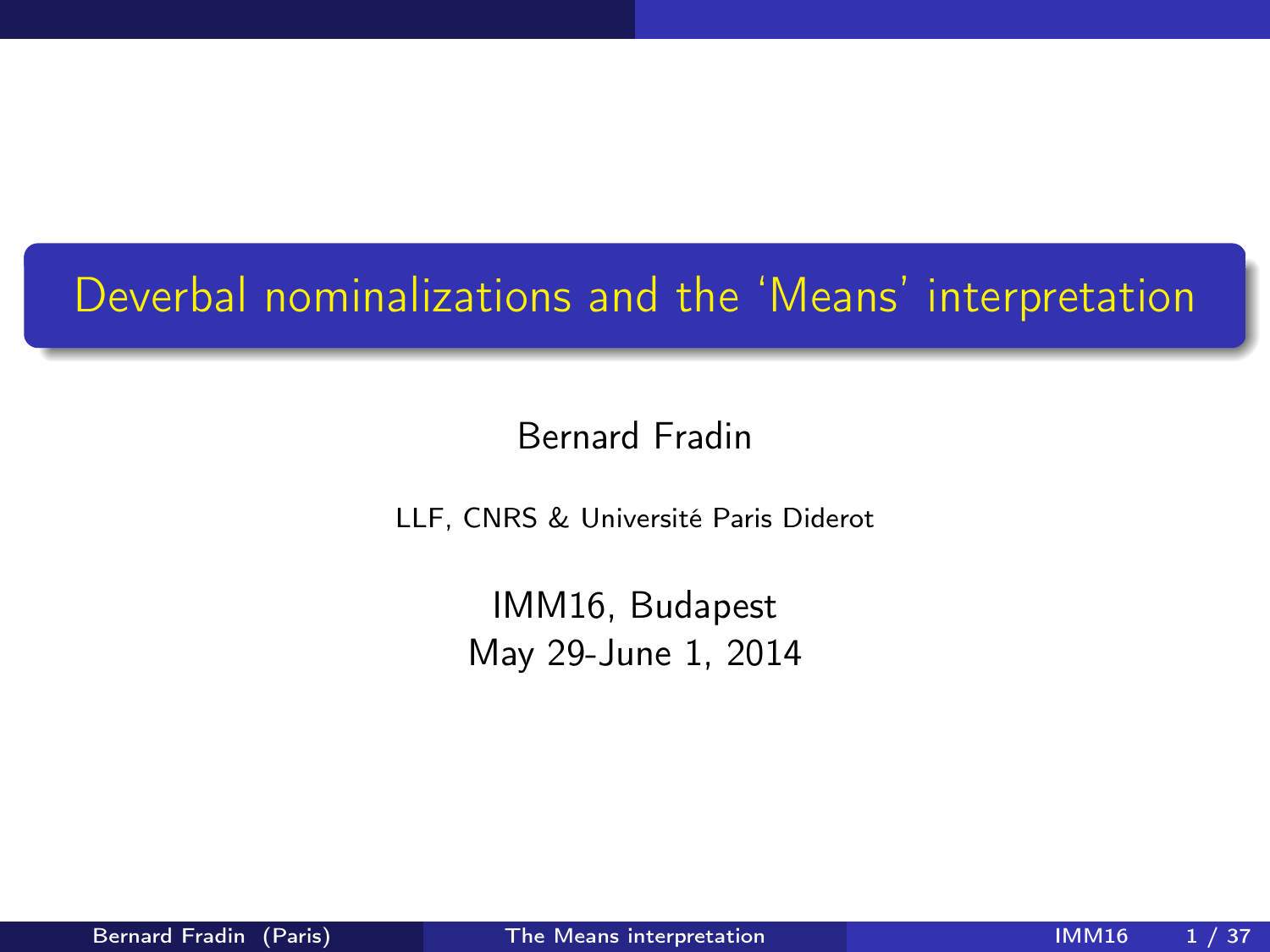A nominalization (NZN) is a noun

- that is morphologically constructed from a verbal predicate,
- that allows one to refer in discourse to what this predicate denotes,
- **•** that shares typical distributional and semantic properties of nouns in the language in question.

According to this definition, remplissage in [\(1\)](#page-1-1) must be considered a nominalization.

<span id="page-1-1"></span><span id="page-1-0"></span>(1) Dans nos huit centres, les bouteilles sont remplies de propane ou de butane liquéfié. . . Au cours de chaque remplissage, nos bouteilles sont systématiquement examinées. (Web) 'In our eight centers, gas cylinders are filled up with liquefied propane or butane gas. . . During the filling operation, our gas cylinders are systematically checked up'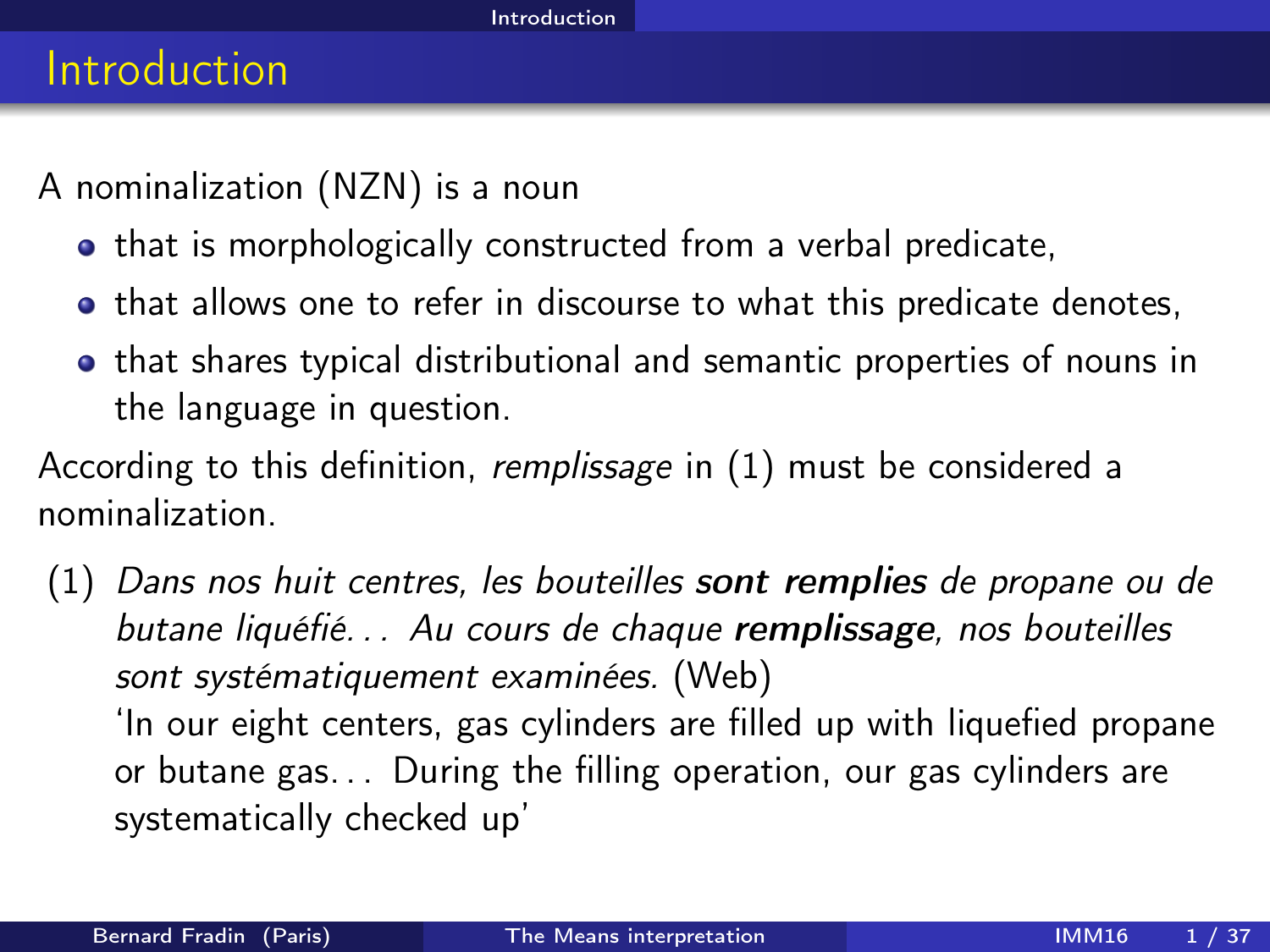- **This definition has a domain wider than the classical** *nomina actionis* (action nouns), since it subsumes not only actions e.g. eng driving, but everything which can be described as an eventuality (to use Bach's term), for instance states as fra isolement 'isolation' in [\(2\)](#page-2-1).
- <span id="page-2-1"></span><span id="page-2-0"></span> $(2)$  L'absence de chemin de fer renforce l'isolement de la région. (Web) 'The absence of railway increases the isolation of the area'
	- On the other hand, it is narrower than other definitions since it excludes *nomina agentis* (agent nouns) e.g. eng *driver* from the realm of nominalization.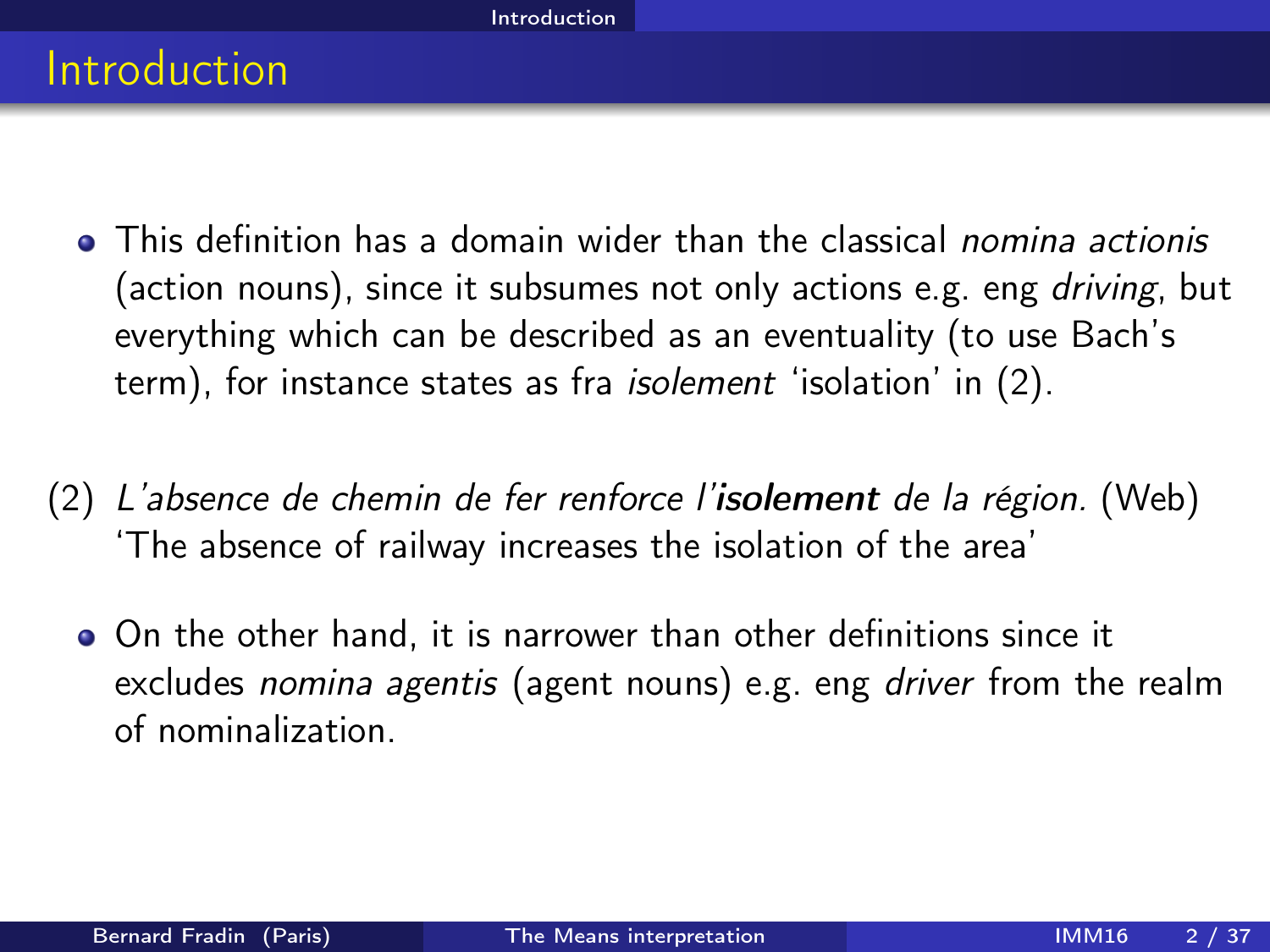- Works on nominalization have paid little attention to the 'means' interpretation, an exemplar of which is given in [\(3\)](#page-3-1).
- <span id="page-3-1"></span><span id="page-3-0"></span>(3) Wrapping protects your suitcase or bag, as well as a pram, bicycle, or other assets. (Web)
	- ? typically illustrates this tendency, since the only categories she assumes for NZNs are Complex Event Nominals, Result Nominals and Simple Event nominals.
	- Only recently, NZNs with a 'means' interpretation have been distinctly classified in linguistic literature ??.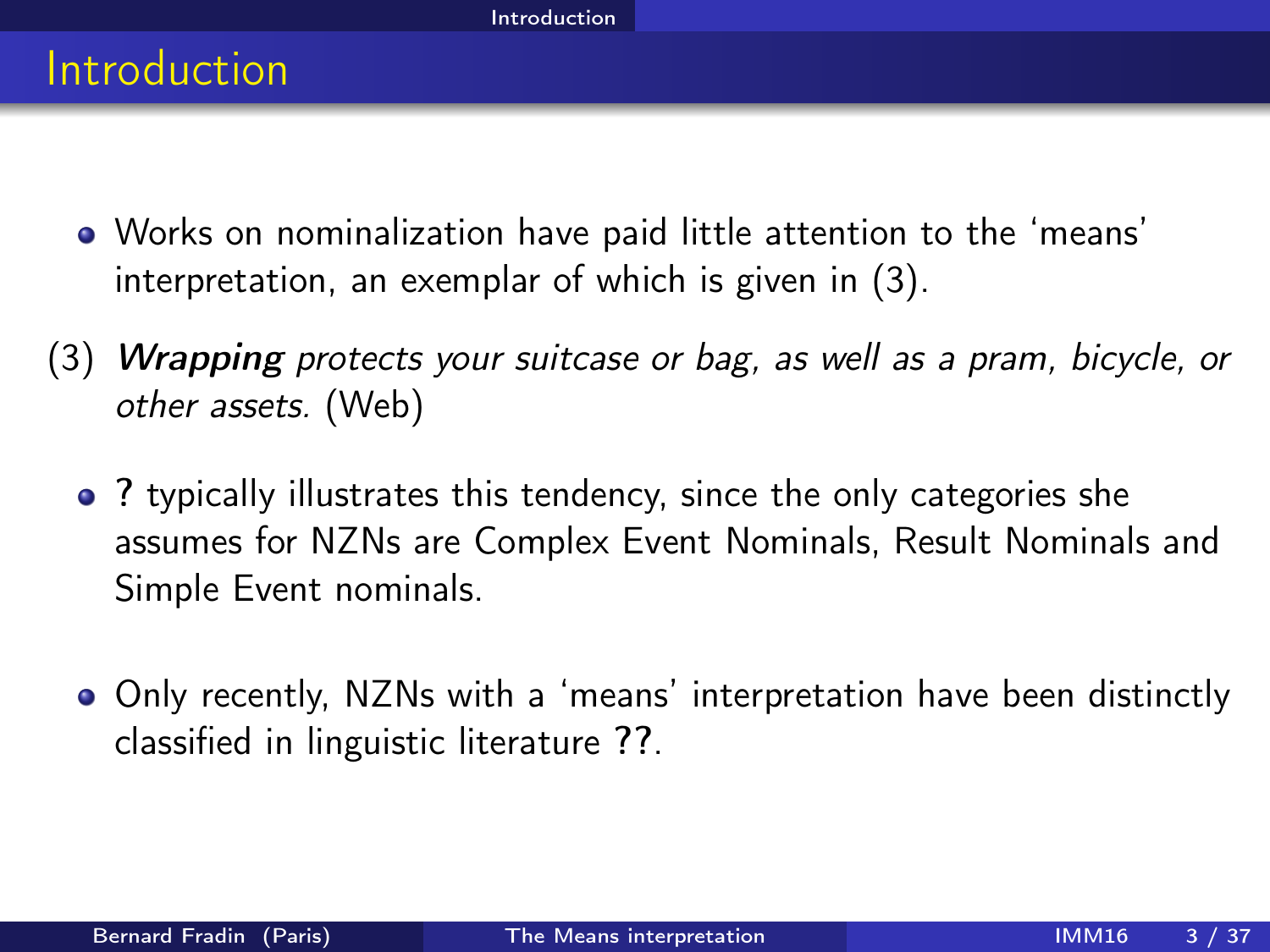#### **Introduction**

- ? distinguishes referential NZNs from basic eventive NZNs
- Formers denote various concrete or abstract entities but not events and they include NZNs with the 'means' interpretation
	- Product e.g. eng construction
	- Means e.g. eng wrapping
	- Psych stimulus e.g. eng entertainment
	- Path e.g. ita *prolungamento* 'continuation'
	- Collective e.g. eng administration
	- **Locative** e.g. ita entrata 'entrance'
	- Manner e.g. fra raisonnement 'reasoning'
- Referential NZNs can be further split into two sets, which Melloni (2011 : 112) calls Entities in State and Sense Extensions, respectively.
- Sense Extensions include Collective, Locative and Manner.
- <span id="page-4-0"></span>The rationale behind this move is that their meaning can be accounted for through pragmatic mechanisms which extent the sense of eventive nominals ??, ?.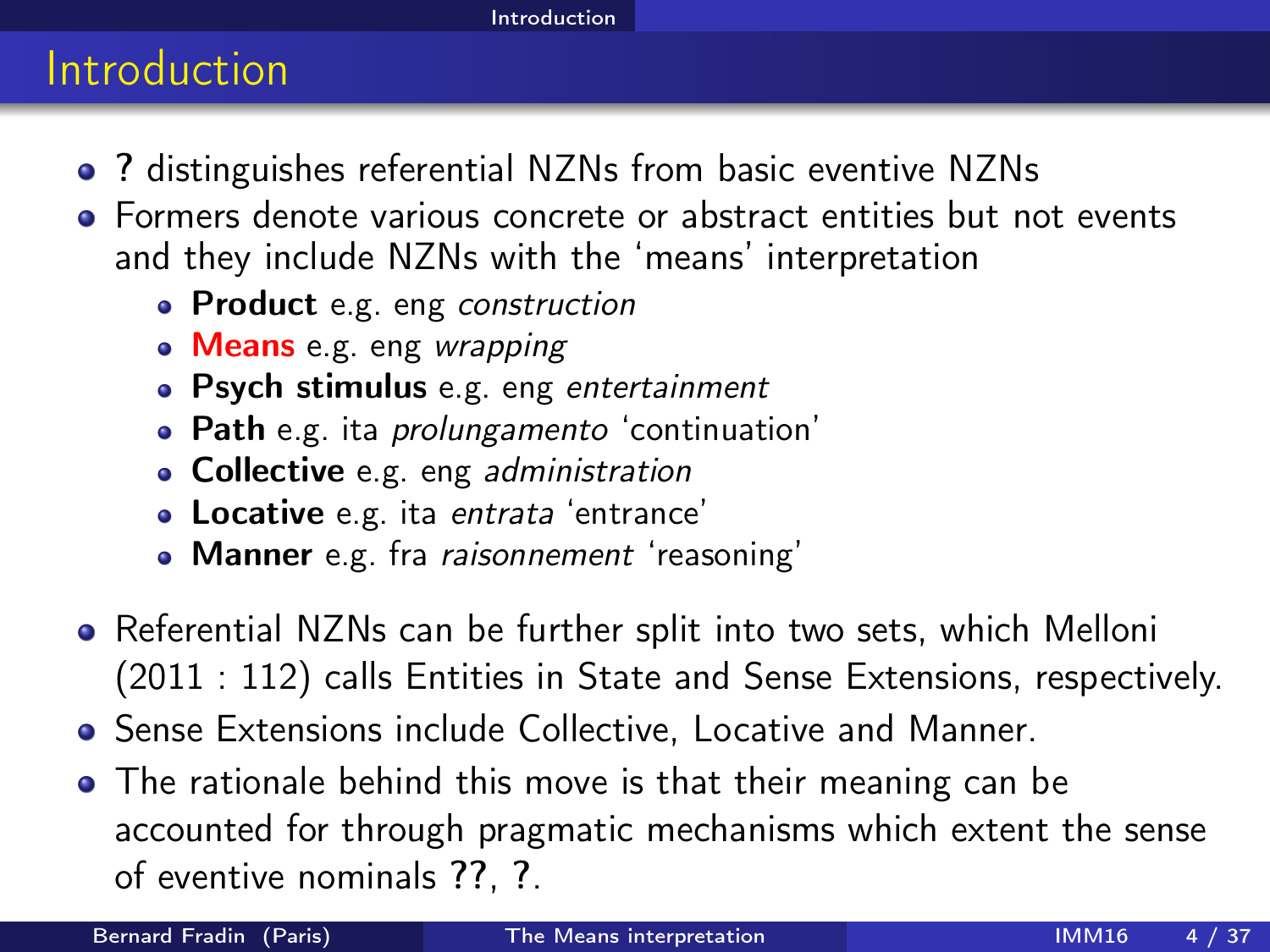- Melloni (2011 :115) groups Products, Means, Psych stimulus and (less clearly) Path NZNs into a specific set she dubs Entities in State, because all these nominals denote entities associated with specific states.
- She claims that the set of interpretations exhibited by Entities in State captures the core semantics of Referential nominalizations.
- <span id="page-5-0"></span>• The delineation of the borders between these categories are not clear cut. It can be shown that many of the Entities in State are actually 'means' nominalizations.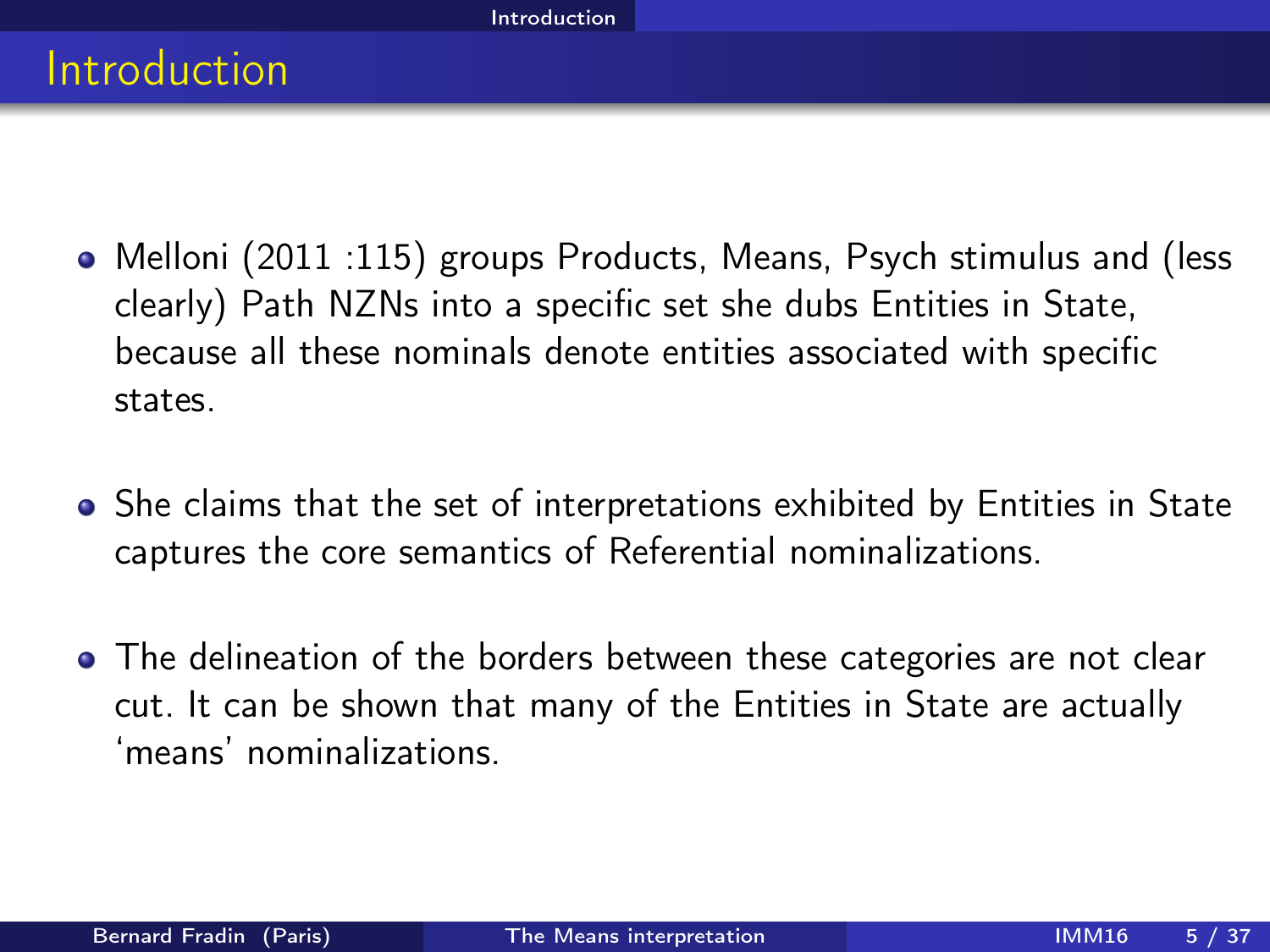The issues addressed in this talk are the following :

- **1** How can we characterize the Means interpretation? In particular, how can Instrument and Means interpretations be distinguished ?
- <sup>2</sup> How does the 'means' interpretation arise ? What makes a given NZN have this interpretation ?
- **3** Is the 'means' interpretation correlated with other meanings associated with NZNs ? In particular, should this interpretation be derived from other, more basic, meanings ?
- <span id="page-6-0"></span><sup>4</sup> How can morphology handle nominalizations exhibiting the 'means' interpretation ? What must be said in the grammar to account for this phenomenon ?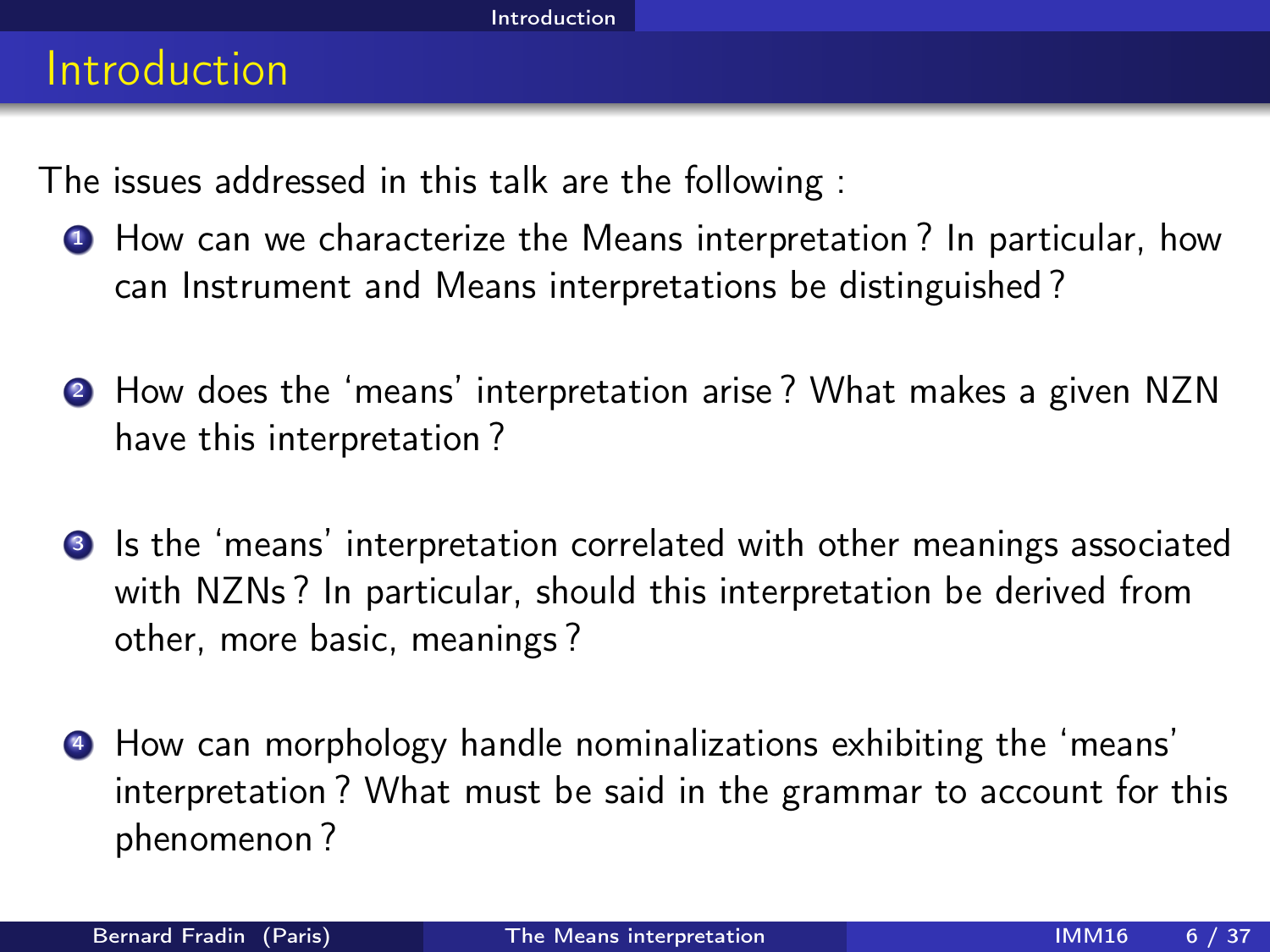- A distinctive property of means NZNs is their capacity to head an NP occurring as the subject of their base-V, as exemplified in [\(4a\)](#page-7-1).
- It follows from this property that these NZNs can regularly be associated with paraphrase [\(4b\)](#page-7-2), a formalized version of which is given in [\(4c\)](#page-7-3).
- <span id="page-7-3"></span><span id="page-7-2"></span><span id="page-7-1"></span>(4) a. Our new central heating heats the whole basement. b. 'X such that X bse-V Y' e.g. heating  $=$  'X such that X heats Y' c.  $\lambda$ x. **bse-V**(e, x, y)
	- Paraphrase [\(4b\)](#page-7-2), however, is not specific to means nominalization insofar as it is shared by Agent nominals too, as shown in [\(5\)](#page-7-4).
- <span id="page-7-4"></span>(5) a. The driver drove too fast and the car hit a lamppost. b. *driver*  $=$  'X such that X drives Y'

<span id="page-7-0"></span>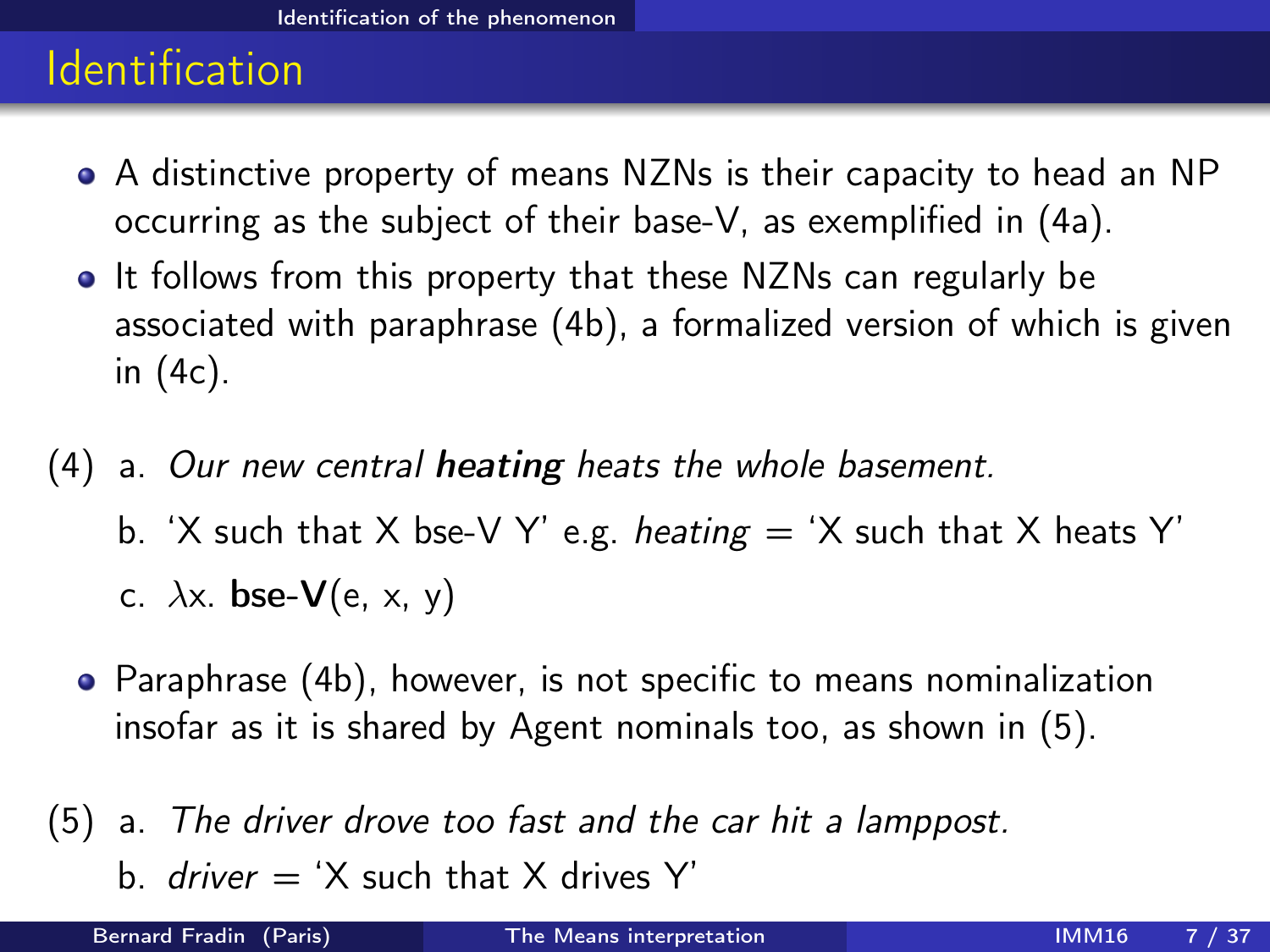- By definition, Agent nominals can co-occur with ADVs expressing volitionality, whereas this is impossible with Means nominalizations, as the contrast in [\(6\)](#page-8-1) illustrates.
- <span id="page-8-4"></span><span id="page-8-3"></span><span id="page-8-2"></span><span id="page-8-1"></span><span id="page-8-0"></span>(6) a. \*Our new central heating voluntarily heats the whole basement. b. The driver voluntarily drove to the foot of the volcano.
	- c.  $\lambda$ x. drive(e, x, y)  $\wedge$  AGT(e, x)
	- The grammaticality of [\(6b\)](#page-8-2) can be accounted for assuming that [\(6c\)](#page-8-3) is a correct (partial) semantic representation of to drive, where Agent is prototypically defined as in ?.
	- The ungrammaticality of [\(6a\)](#page-8-4) stems from the fact that Means nominalizations always denote events or inanimate entities but never participants to an event (cf. also ?).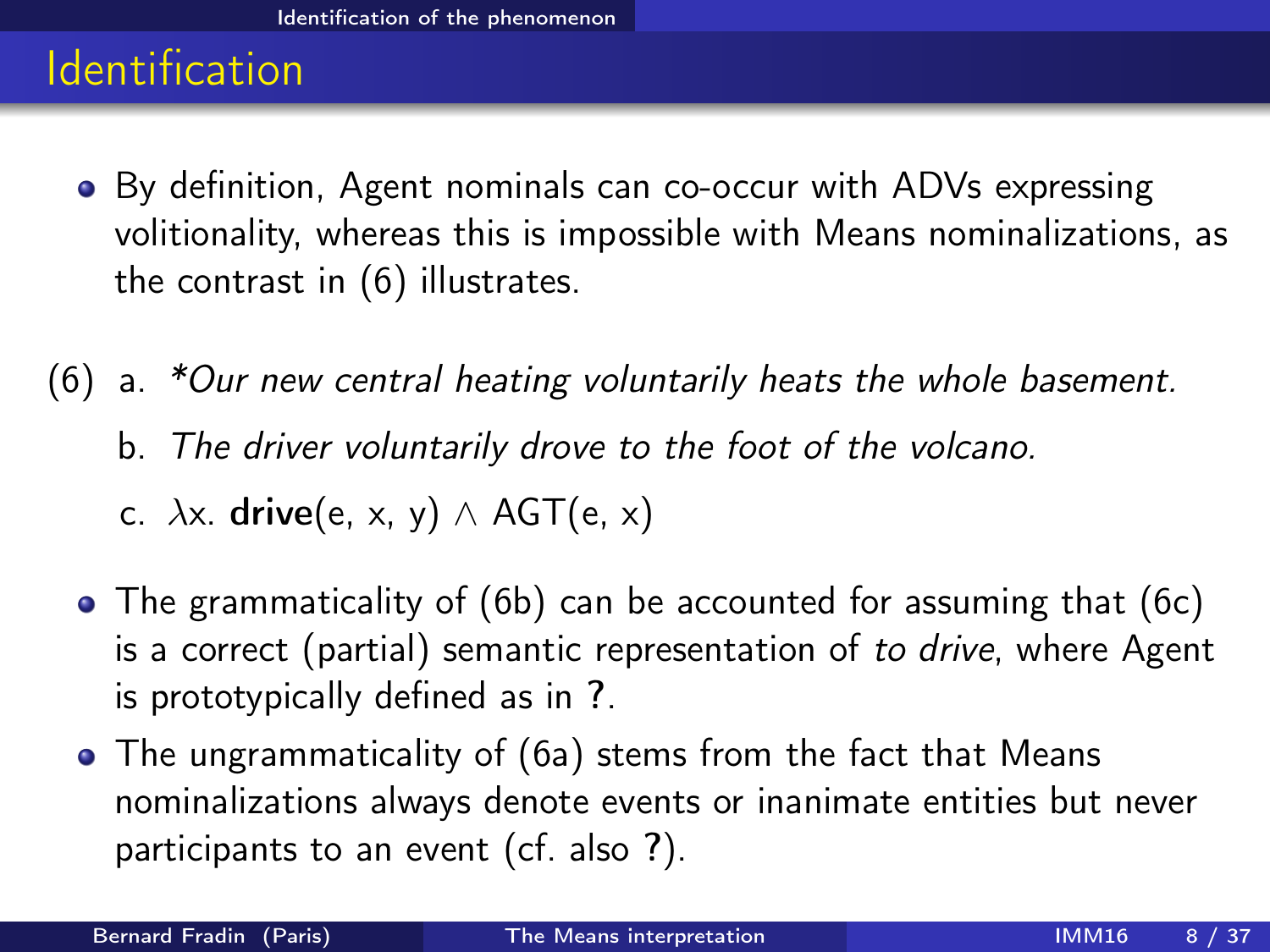÷

Means nominalizations are quite common and can be formed either on transitive  $(a)-(i)$  or intransitive  $(j)-(k)$  verbal constructions.

|     | <b>Nominalization</b> | <b>Semantics</b>           | <b>Gloss</b>      |  |
|-----|-----------------------|----------------------------|-------------------|--|
| (a) | accompagnement        | $'X \mid X$ accompagner Y' | ʻside dish'       |  |
| (b) | amusement             | $'X \mid X$ amuser Y'      | ʻamusement'       |  |
| (c) | consolation           | 'X   X consoler Y'         | 'solace'          |  |
| (d) | éclairage             | 'X   X éclairer Y'         | 'lighting'        |  |
| (e) | entourage             | 'X   X entourer Y'         | 'surroundings'    |  |
| (f) | rembourrage           | 'X   X rembourrer Y'       | 'filling'         |  |
| (g) | renseignement         | 'X   X renseigner Y'       | 'piece of advice' |  |
| (h) | salissure             | 'X   X salir Y'            | ʻdirty mark'      |  |
| (i) | terminaison           | 'X   X terminer Y'         | ʻending'          |  |
| (i) | affleurement          | $'X \mid X$ affleurer'     | 'outcrop'         |  |
| (k) | montée                | 'X   X monter'             | 'way up'          |  |

<span id="page-9-0"></span>Table : Nominalizations with a Means interpretation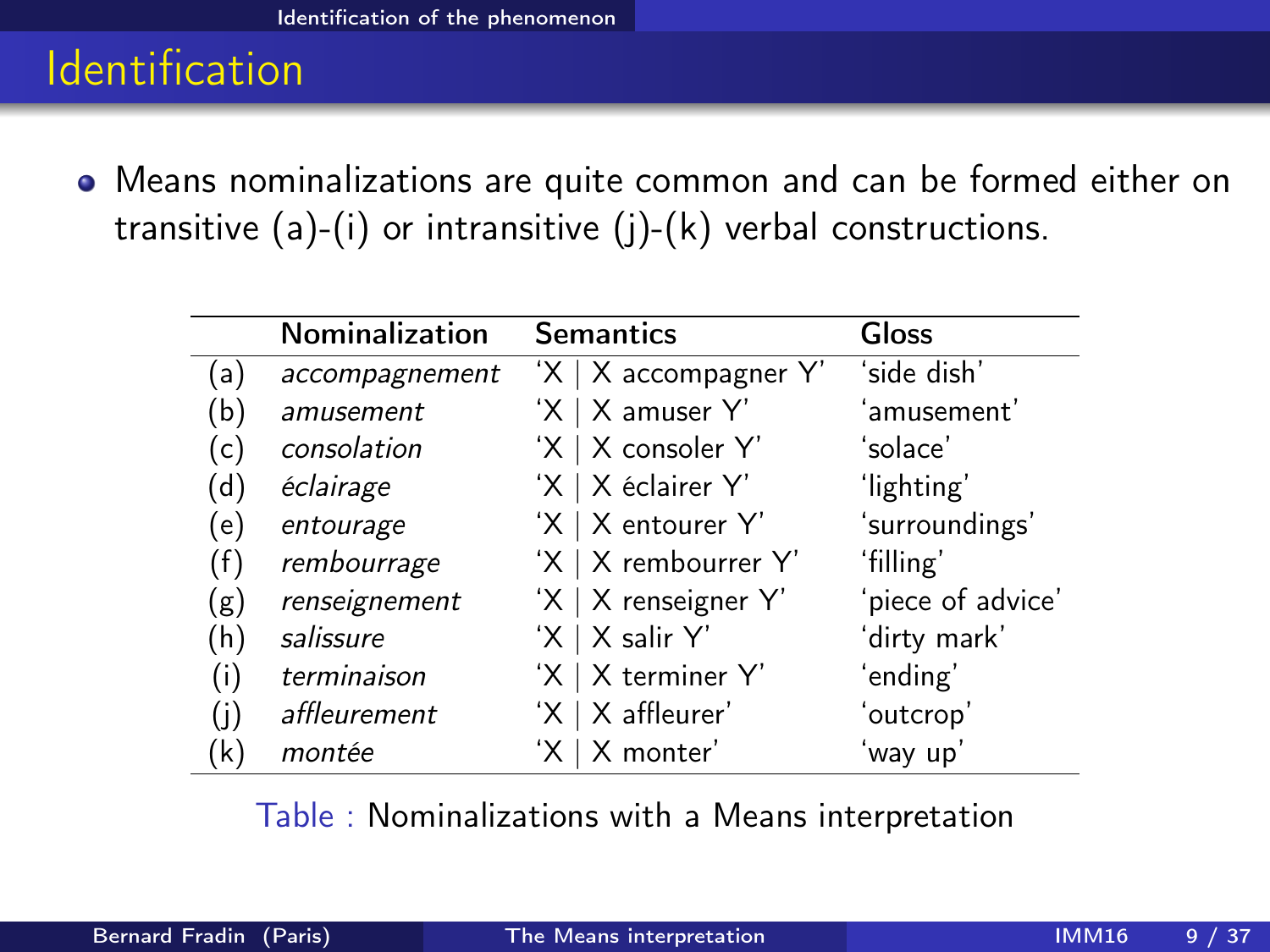Means nominalizations exist in many languages, if not all.

| German       | Italian       | French       | English   | Gloss        |
|--------------|---------------|--------------|-----------|--------------|
| Abkürzung    |               | raccourci    |           | 'shortcut'   |
| Endung       | terminazione  | terminaison  | ending    | 'ending'     |
| Behinderung  |               | empêchement  | hindrance | 'hindrance'  |
| Heizung      | riscaldamento | chauffage    | heating   | 'heating'    |
| Steigung     | salita        | montée       |           | 'way up'     |
| Verlängerung | prolungamento | prolongation |           | 'extra time' |

<span id="page-10-0"></span>Table : Means Nominalization across languages

As the examples make clear, no specific exponent marks NZNs with a Means interpretation (in French at least).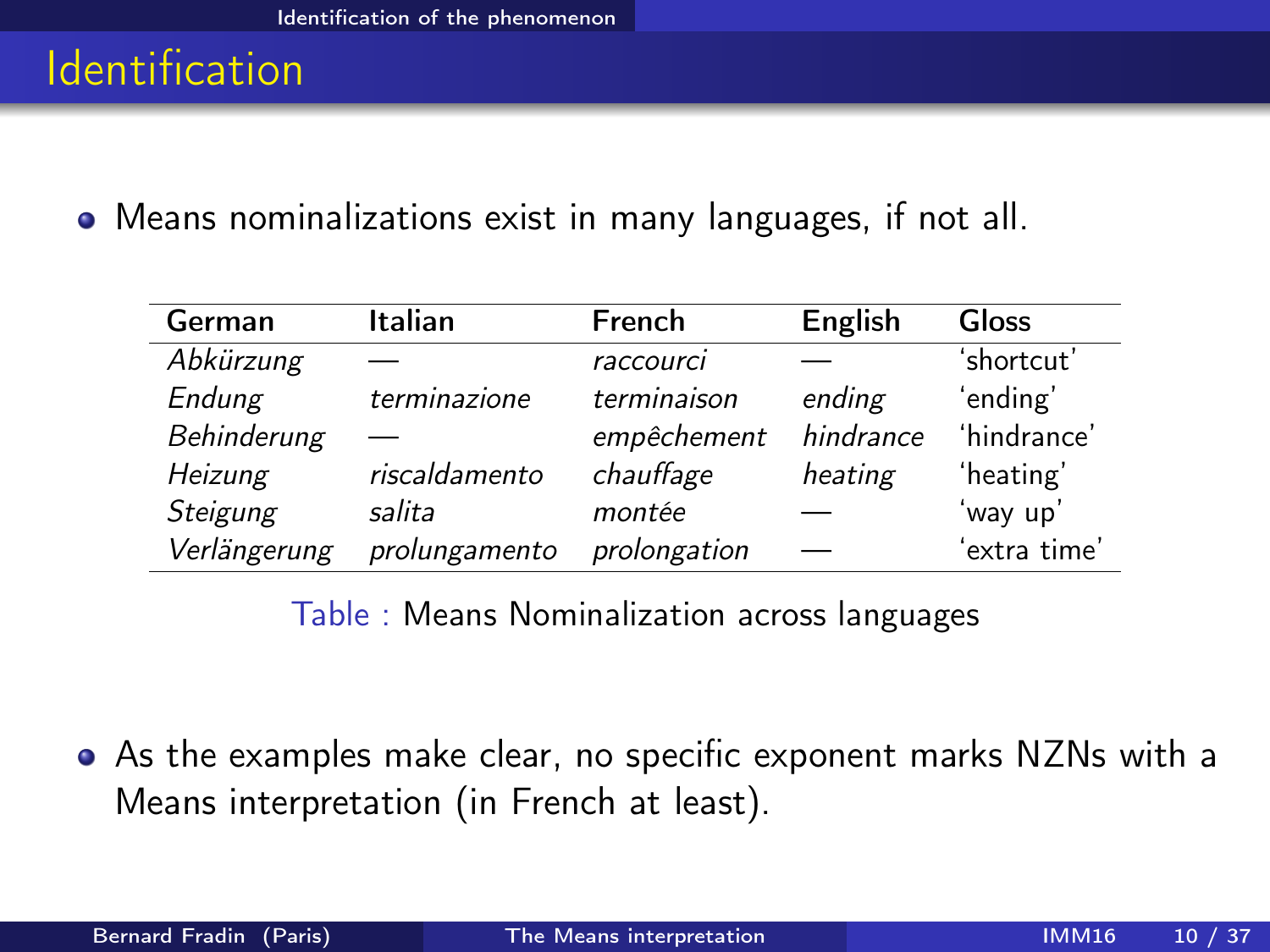- Typical Instruments are extensions of the more basic semantic role Agent. They are implements in a causal chain, the controller of which is a true Agent  $?$ (p. 122).
- In a "prototypical action scenario" ?, a true Agent (i) is a volitional participant, (ii) who controls the action and (iii) performs it.
- True Agents may occur in subject position in a sentence where the instrument is expressed in an adjunct phrase.
- <span id="page-11-0"></span>(7) a. Carol hit the horse with a stick.
	- b. Carol beat the dog with a stick.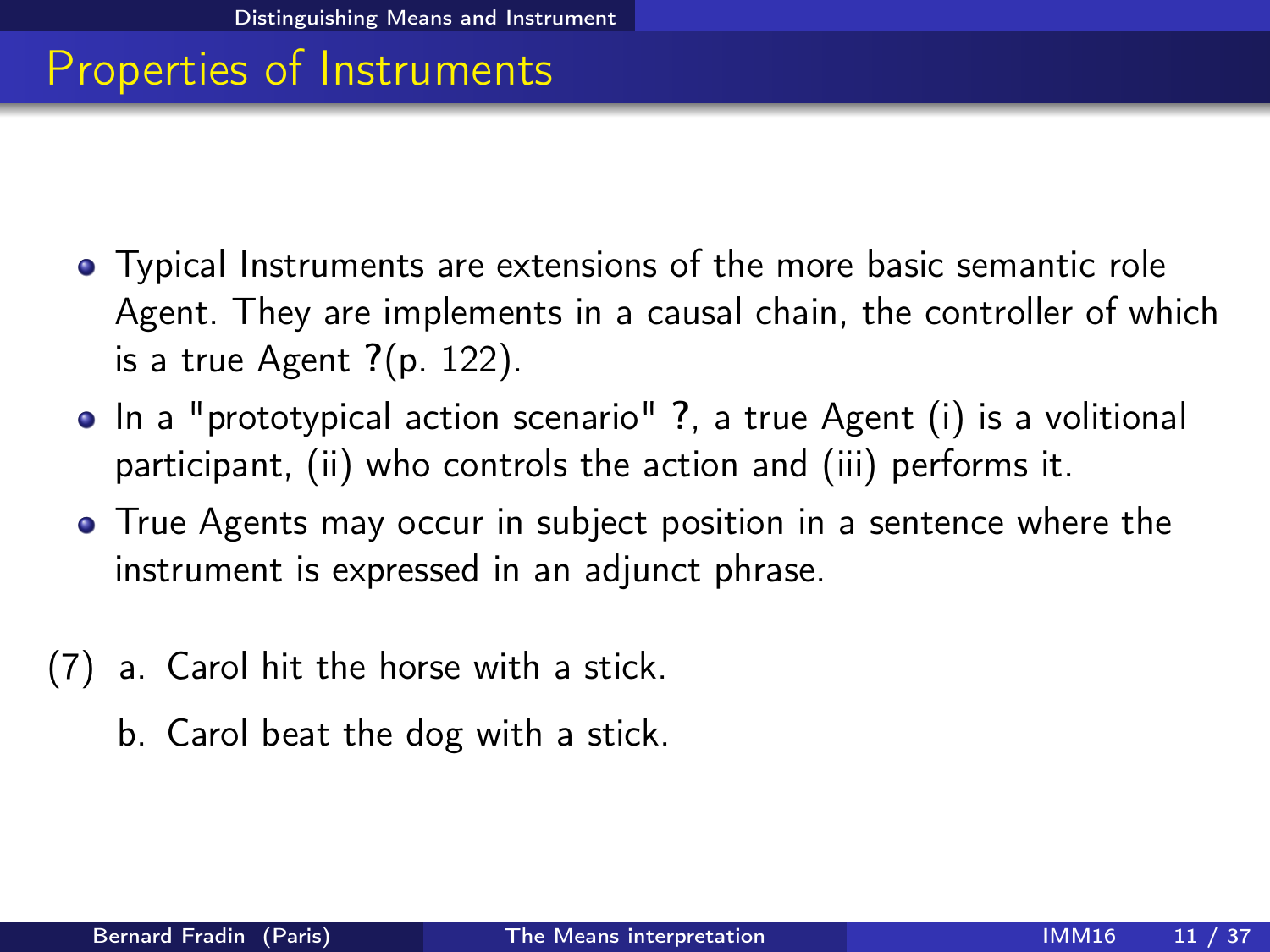- Instrument can be foregrounded in the subject position only if the Agent is absent or backgrounded (Schlesinger's (1989) Naturalness Condition). Hence [\(8a\)](#page-12-1) is grammatical only if it is part of a scenario described by [\(8b\)](#page-12-2).
- Such an option is not available in [\(9b\)](#page-12-3) because the V requires an Agent.
- <span id="page-12-2"></span><span id="page-12-1"></span>(8) a.  $(\#)$ The stick hit the horse.
	- b. After being thrown into the air, the stick fell and hit the horse.
- <span id="page-12-3"></span><span id="page-12-0"></span>(9) a. \*The stick beat the horse.
	- b. \*After being thrown into the air, the stick fell and beat the horse.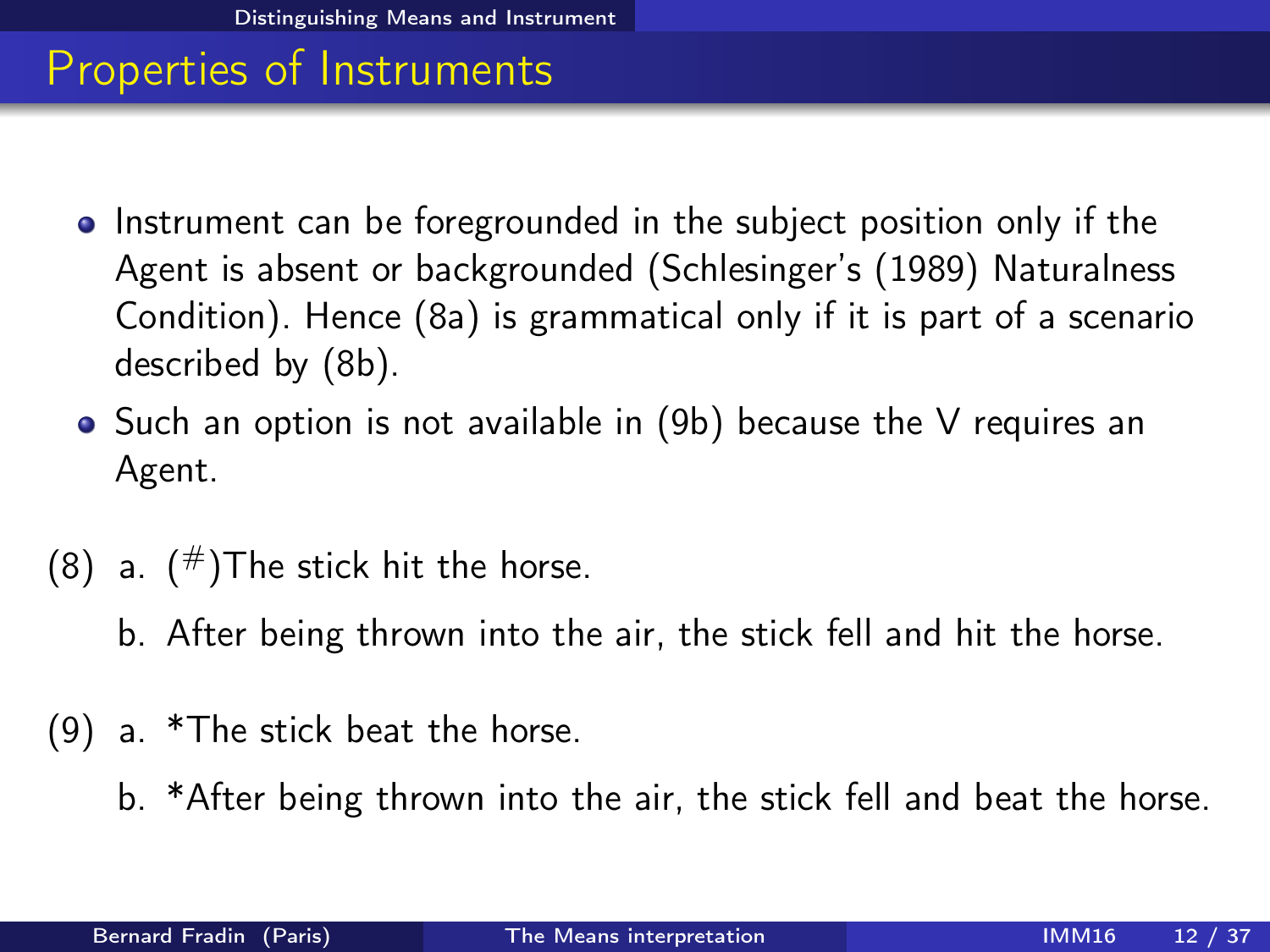- Beating or writing are actions that must be carried out deliberately, not inadvertently (Schlesinger's Deliberation condition). Deliberateness entails control, and therefore always involves true Agents.
- Instruments may occur in subject position only when the verb denotes an event which may happen inadvertently as in [\(10b\)](#page-13-1).
- However in that case, the instrument does not act as an instrument but merely as an object, to which what is reported in the sentence may be attributed.
- <span id="page-13-3"></span><span id="page-13-2"></span><span id="page-13-1"></span><span id="page-13-0"></span>(10) a. Carol wrote the letter with a fountain pen.
	- b. The fountain pen smudged the letter.
	- c. \*The fountain pen wrote the letter.
	- Main conclusion : prototypical instruments may not occur in subject position qua instruments, as shown in [\(10c\)](#page-13-2).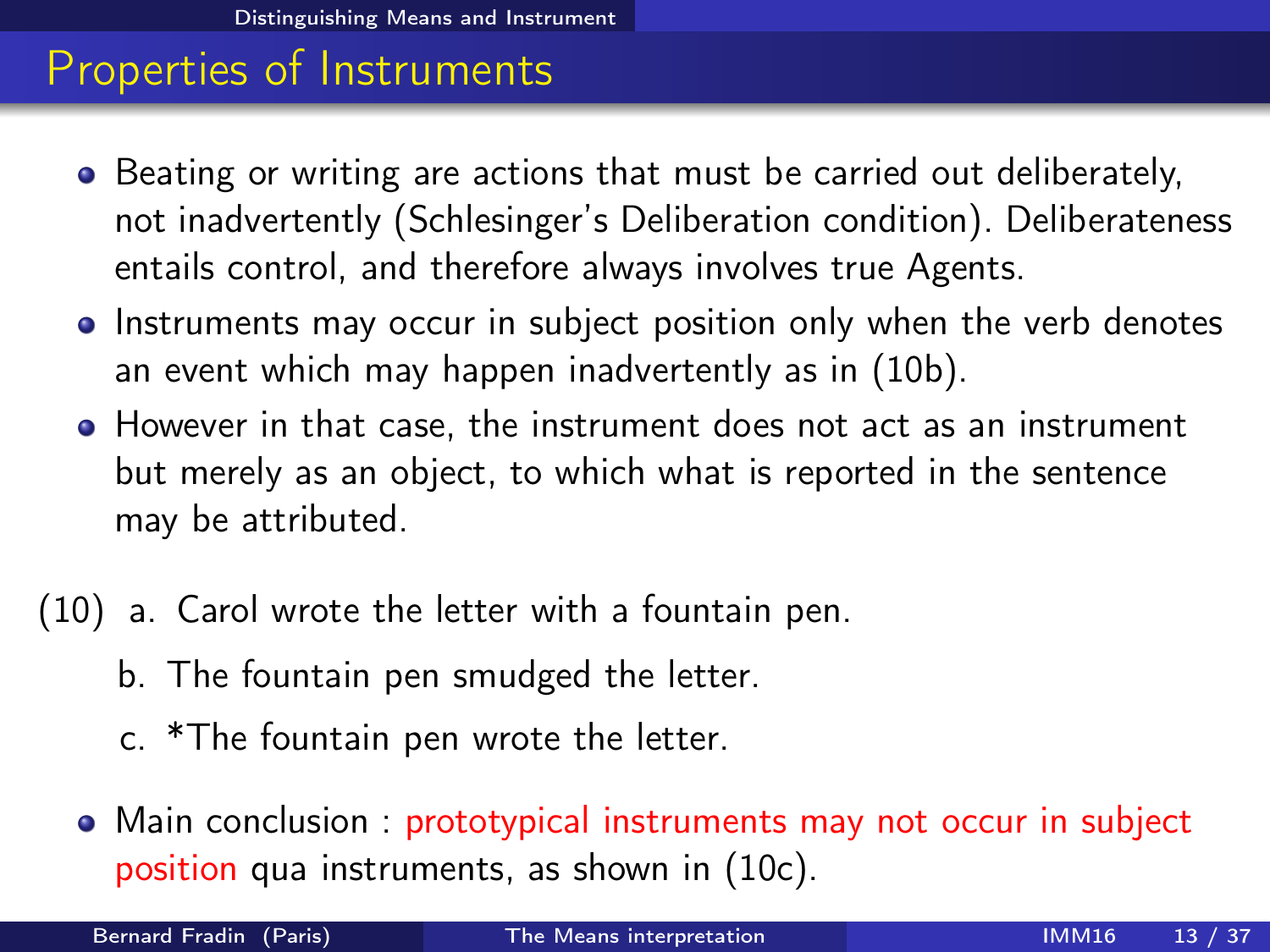- However, Agent-like instruments, what ? or ? call pseudo-agents i.e. sophisticated functional artifacts, may be foregrounded in subject position as [\(11\)](#page-14-1) illustrates.
- These pseudo-agents are essentially performers : they are not volitional entities and rarely have a thorough control of the action.
- <span id="page-14-0"></span>The eventuality that they are involved in is always dynamic.
- <span id="page-14-1"></span>(11) The computer calculated the orbit of the two satellites in less than five minutes.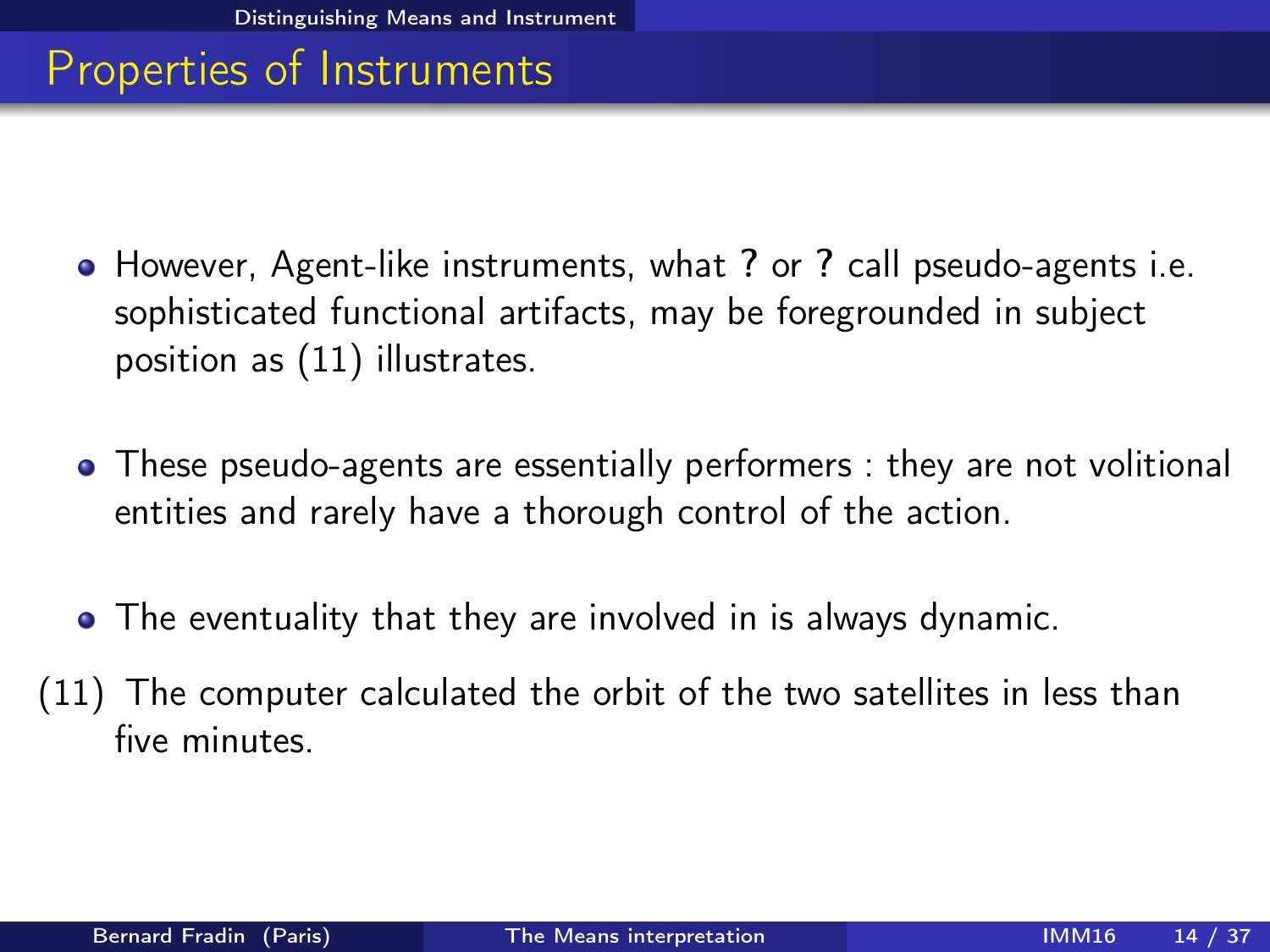- According to ?, a verbal construction may contain an instrument only if it conforms to the schema of inference in [\(12\)](#page-15-1), which is a necessary condition.
- <span id="page-15-1"></span>(12)  $X V Y \rightarrow X V Y$  with Z
	- Consequently, the stick in [\(13a\)](#page-15-2) cannot be considered as an Instrument. On the contrary, fountain-pen in [\(10a\)](#page-13-3) can, since it belongs to the class of 'writing instruments'.
- <span id="page-15-2"></span><span id="page-15-0"></span>(13) a. Carol hit the horse.  $\rightarrow$  Carol hit the horse with a stick.
	- b. Carol wrote the letter.  $\rightarrow$  Carol wrote the letter with a writing instrument.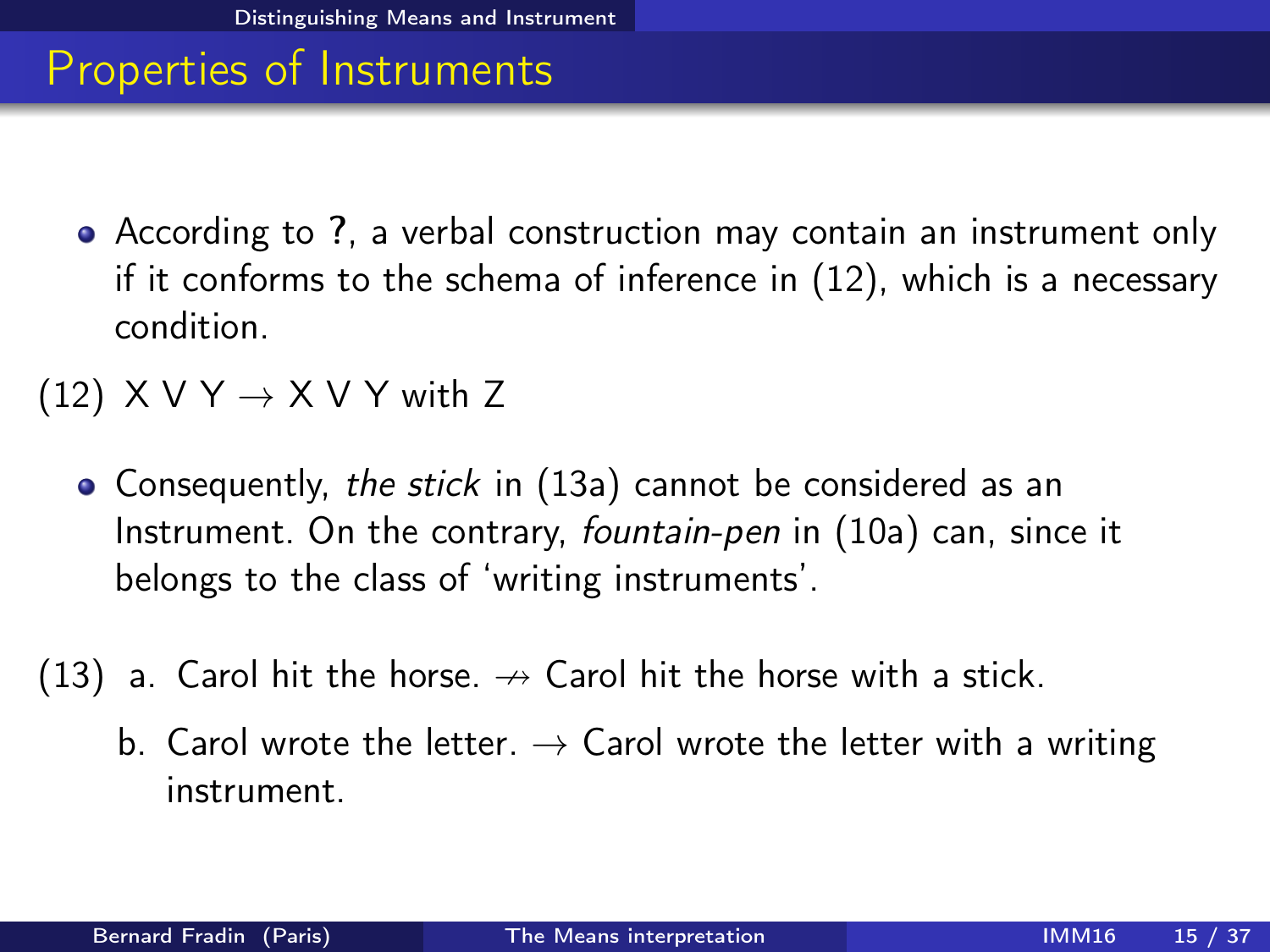- But in order to be interpreted as an Instrument, a verbal argument has to comply with the additional constraint [\(14\)](#page-16-1)
- <span id="page-16-1"></span>(14) Reusability Constraint An Instrument must denote (i) an object, (ii) existing by itself as a separate entity before and after the event in which it has been used as an instrument.
	- This constraint allows us to discard the complement of with, avec or mit as a suitable Instrument in [\(15\)](#page-16-2).
- <span id="page-16-2"></span><span id="page-16-0"></span>(15) a. John built the wall with breeze blocks.
	- b. Marie a affranchi la lettre avec un timbre. 'Mary stamped the letter with a stamp'
	- c. Der Arzt heilte den Patienten mit Kamille. 'The doctor cured the patient with camomille'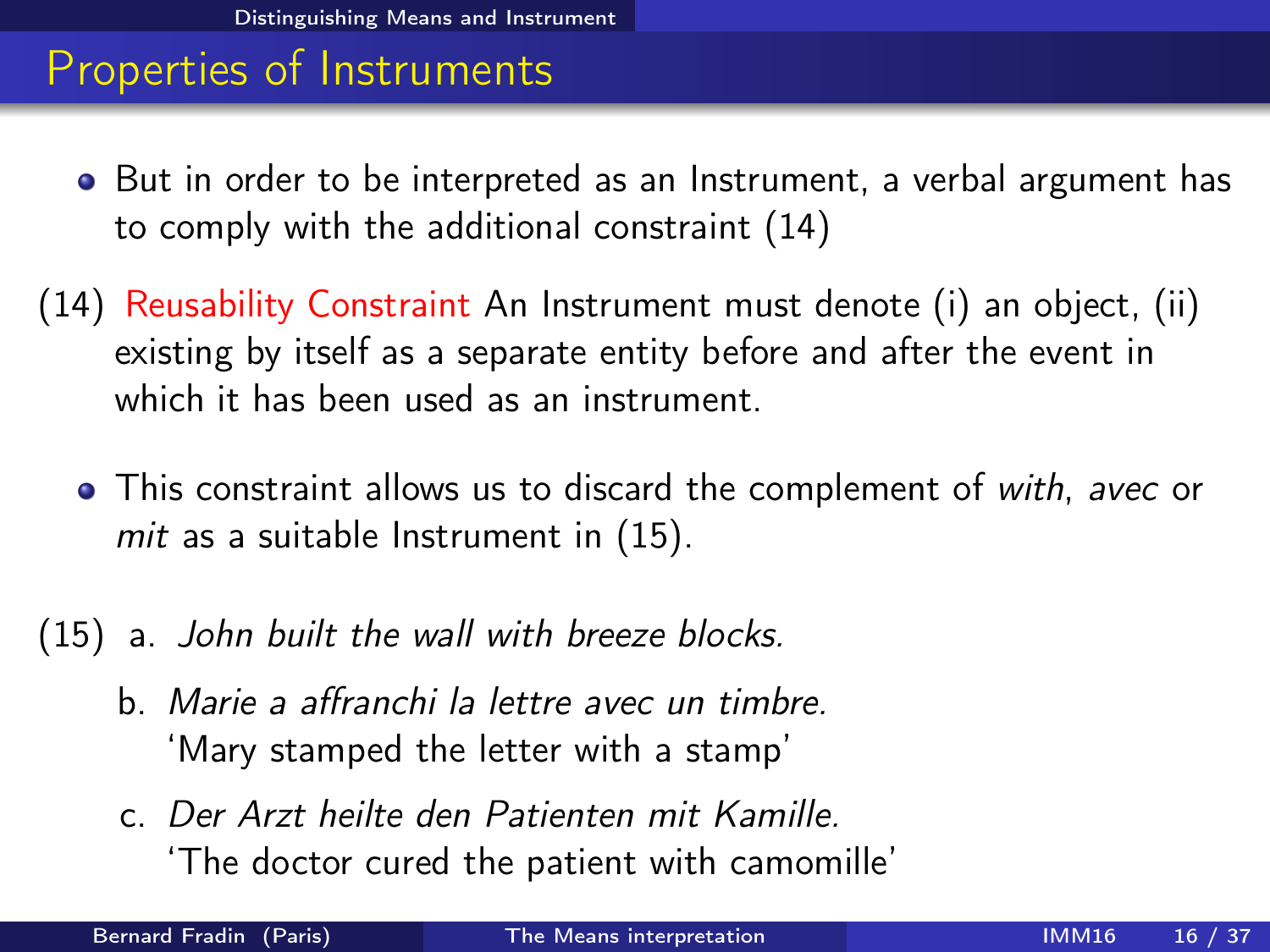- A third property of Instruments is that they constitute a cline along three dimensions : performance, control and appropriateness.
- Scale : pseudo-Agent devices (computer, rotary press) ; prototypical instruments (knife, hammer) ; natural ordinary objects (stick, stone).
- <span id="page-17-0"></span>• Scalar oppositions
	- Performance Pseudo-Agent devices perform the action by themselves generally better than the Agent can / Ordinary instruments or tools help the Agent to perform the action.
	- Control Sophisticated pseudo-Agent devices almost control the action they are performing / Prototypical instruments or tools are manipulated and controlled by the Agent.
	- Appropriateness Prototypical instruments and pseudo-Agents are goal-oriented artifacts which are always interpreted as instruments / Natural ordinary objects may be interpreted as instruments only locally, when they enter scenarios in which they help an Agent to achieve an action.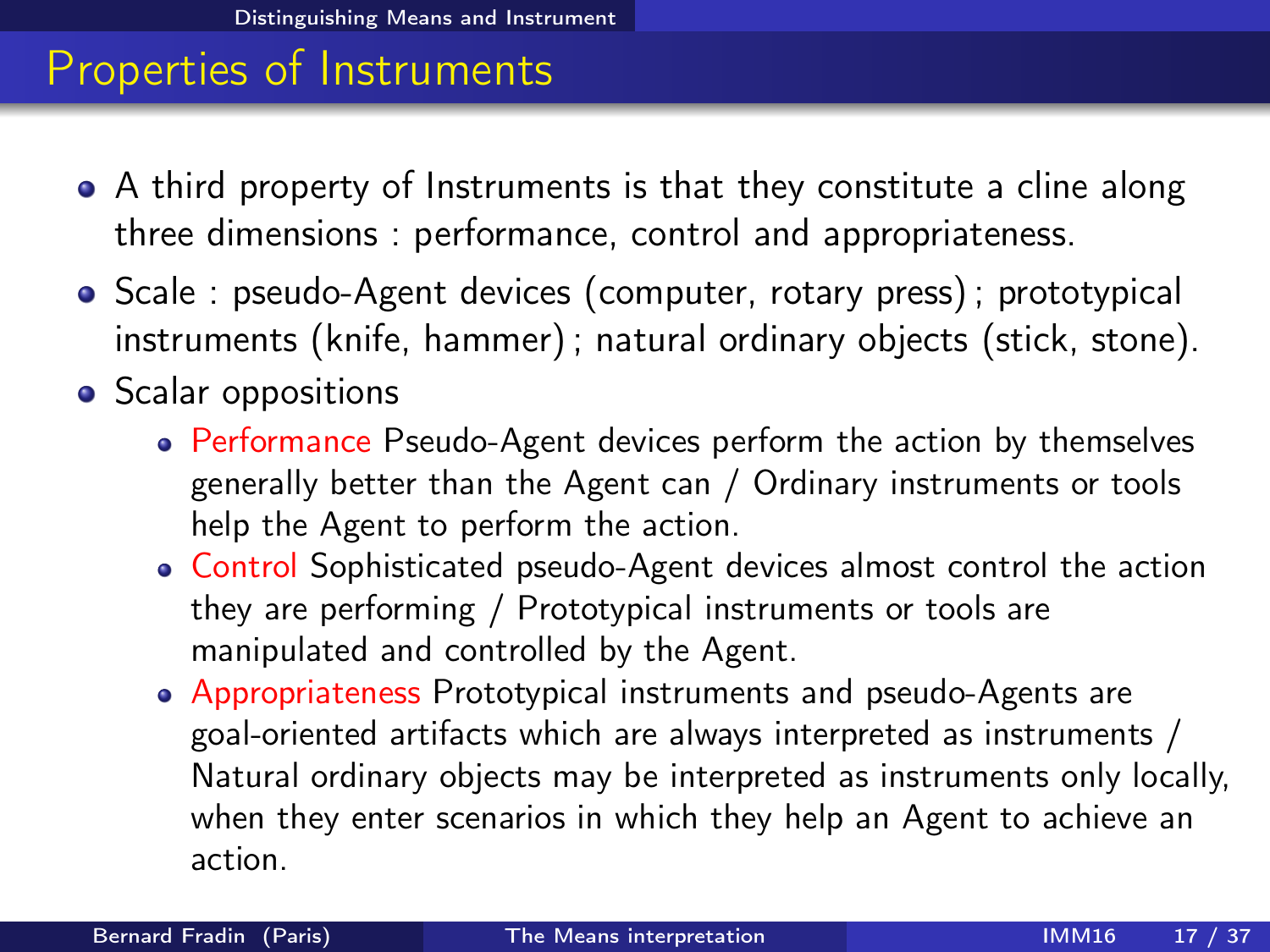- Means Nominalizations show none of the three properties typical of Instruments that we have just brought to light.
- Positionning In contrast to Instruments, Means NZNs freely occur in subject position as many examples have abundantly shown.
- Moreover, Means NZNs denoting an abstract entity cannot occur in a PP headed by with, or its equivalents in other languages (cf. [\(16a\)](#page-18-1)), whereas Instrument NZNs regularly can (cf. [\(16b\)](#page-18-2)).
- <span id="page-18-2"></span><span id="page-18-1"></span><span id="page-18-0"></span>(16) a. \*Luc a renseigné l'agent double avec un renseignement pourri. 'Luke gave information to the double agent with an unreliable piece of information'
	- b. Carole a écrit la lettre avec un stylo-plume. 'Carol wrote the letter with a fountain-pen'  $(=(10a))$  $(=(10a))$  $(=(10a))$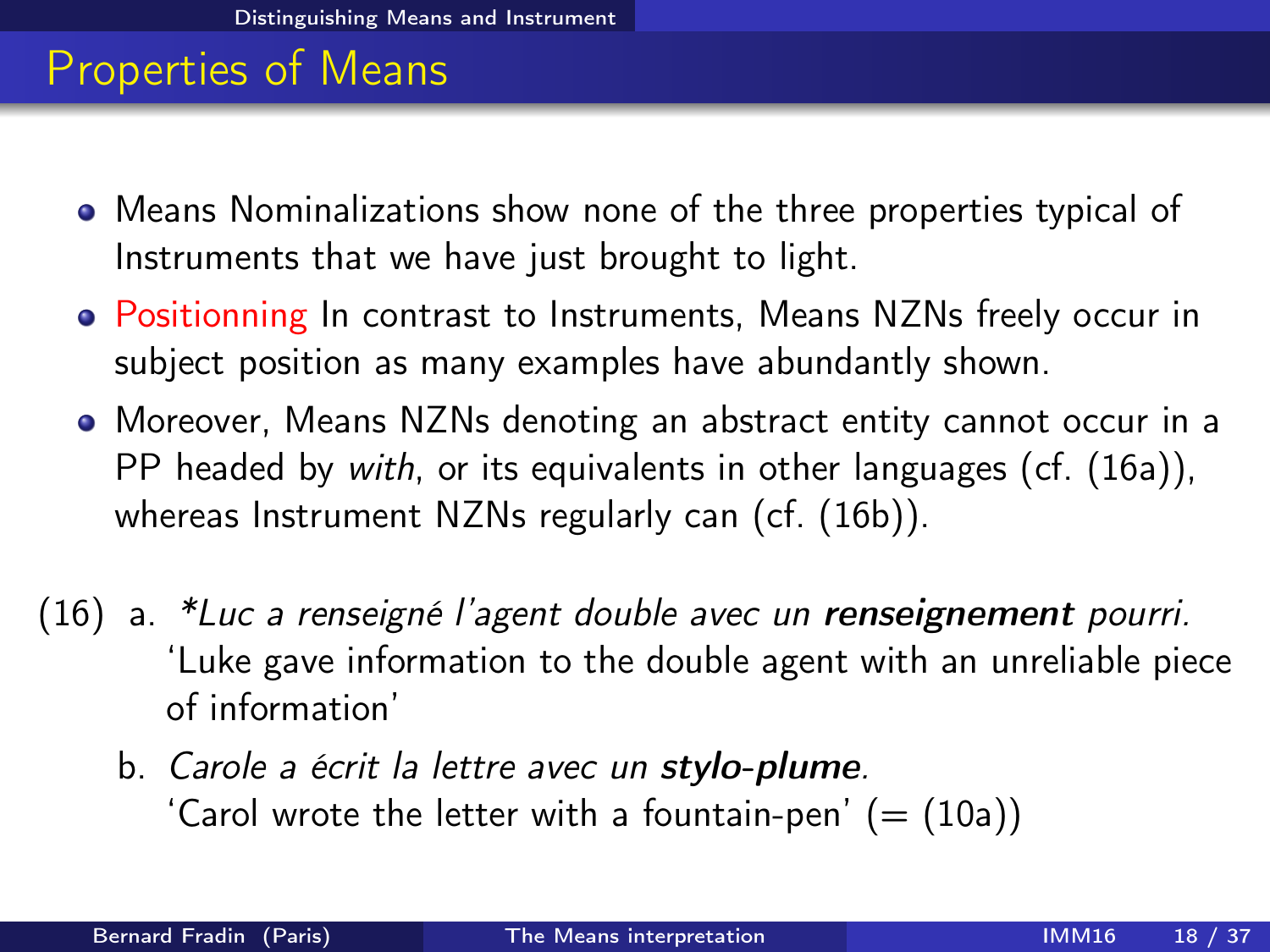- Reusability Constraint (i) Means NZNs need not denote an object : their referent can be a substance [\(17a\)](#page-19-1), a location [\(17b\)](#page-19-2), or an eventuality [\(17c\)](#page-19-3).
- <span id="page-19-3"></span><span id="page-19-2"></span><span id="page-19-1"></span><span id="page-19-0"></span>(17) a. une épaisse doudoune dont le **rembourrage** sortait par une déchirure (Web) 'a thick down jacket the filling of which was escaping through a tear'
	- b. L'entourage de la résidence est verdoyant et arboré. (Web) 'The surroundings of the residence are green and planted with trees'
	- c. Un empêchement de dernière minute a fait rater son train à Jules. 'A last minute hindrance made Jules miss his train'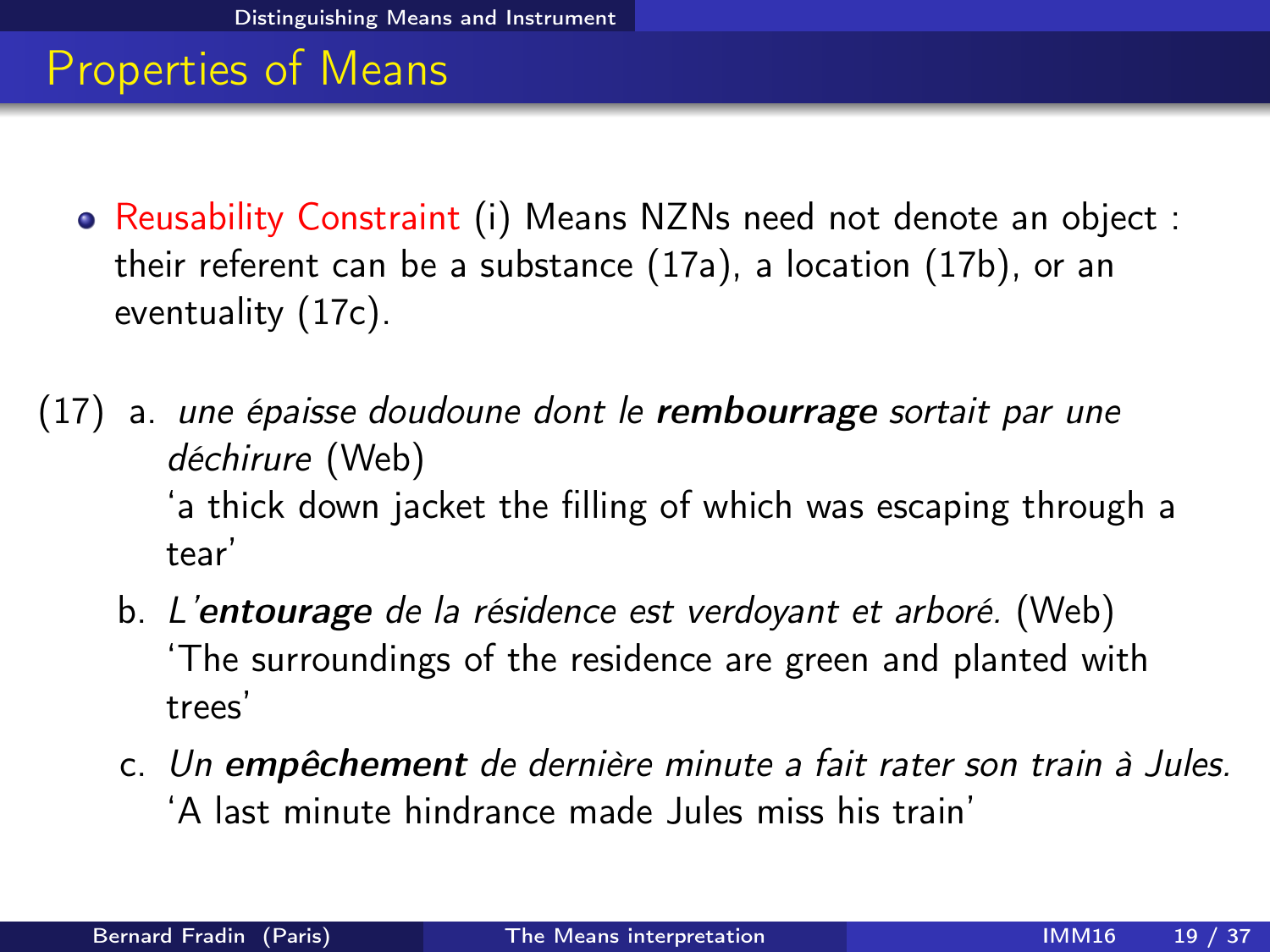- Reusability Constraint (ii) In addition, the functional property defining prototypical Instruments may always be negated (cf. [\(18a\)](#page-20-1)), whereas this move is impossible for some Means NZNs, as [\(18b\)](#page-20-2) illustrates.
- <span id="page-20-2"></span><span id="page-20-1"></span><span id="page-20-0"></span>(18) a. Il y a un couteau sur la table mais il ne coupe pas. 'There is a knife on the table, but it does not cut'
	- b. \*Il y a une salissure sur la robe, mais elle ne salit pas. 'There is a stain on the dress, but it does not stain'
	- The nominalizations in question are those derived from a V denoting a dense property.
	- A predicate is dense if it denotes a state which must be continuously maintained in order for the predicate to be true. Absent and in the bag are dense predicates, whereas intelligent or ill are not ?.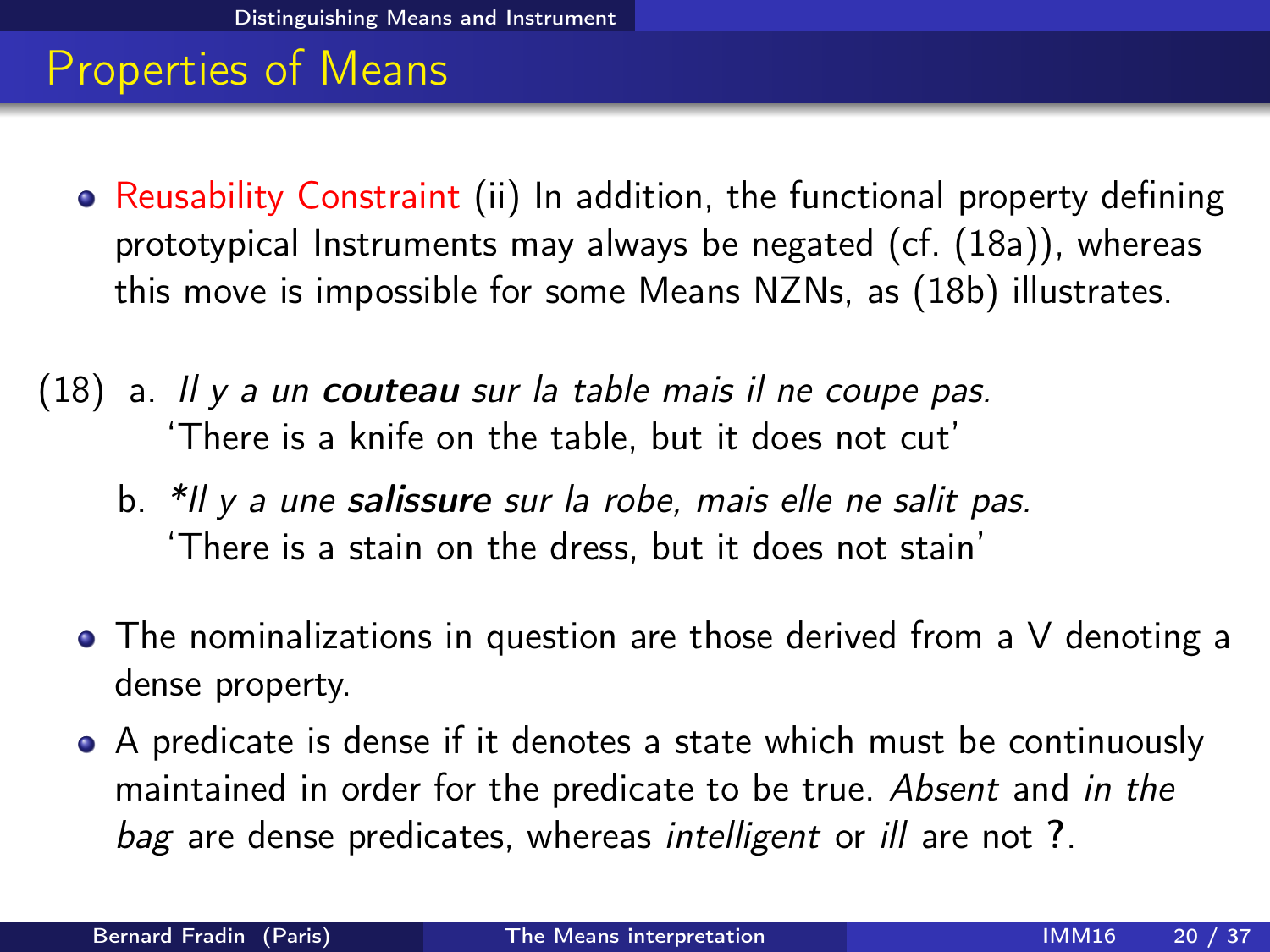• Scalarity It seems impossible to distinguish subspecies within the domain of objects denoted by Means nominalizations on the basis of scalar properties attached to them, contrary to what has been observed for Instruments.

#### <span id="page-21-0"></span>Interim conclusion

Means nominalizations can readily be distinguished from Instruments.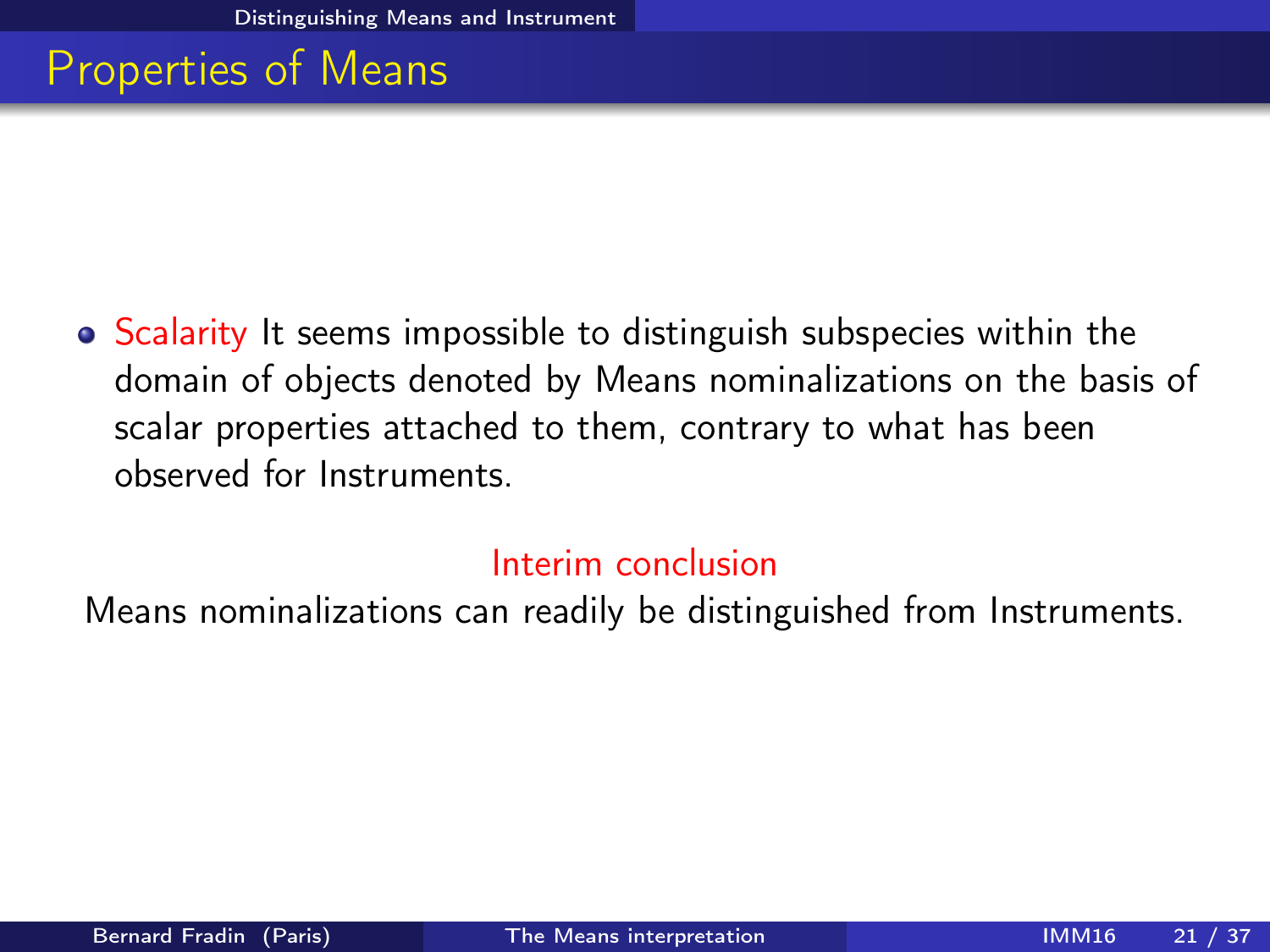#### Stative relations

- The stativity of the Means NZNs stems from the fact that they are derived from lexical verbs heading a stative construction  $(= Null)$ Hypothesis).
- These stative constructions embody either a spatial or a causal relationship.
- As a consequence, the interpretation of Means NZNs comes in two varieties, spatial or causal, which reflects their respective origin.
- Note that static situations, in which "nothing happens", may be conceived of as causes even in a Force Dynamic Model of causation ?, citeWolff2007. Wolff mentions [\(19\)](#page-22-1) as an example of such "continuing state of causation" (Wolff, 2007 : 106).
- <span id="page-22-1"></span><span id="page-22-0"></span>(19) Dirt caused the valve to stay open.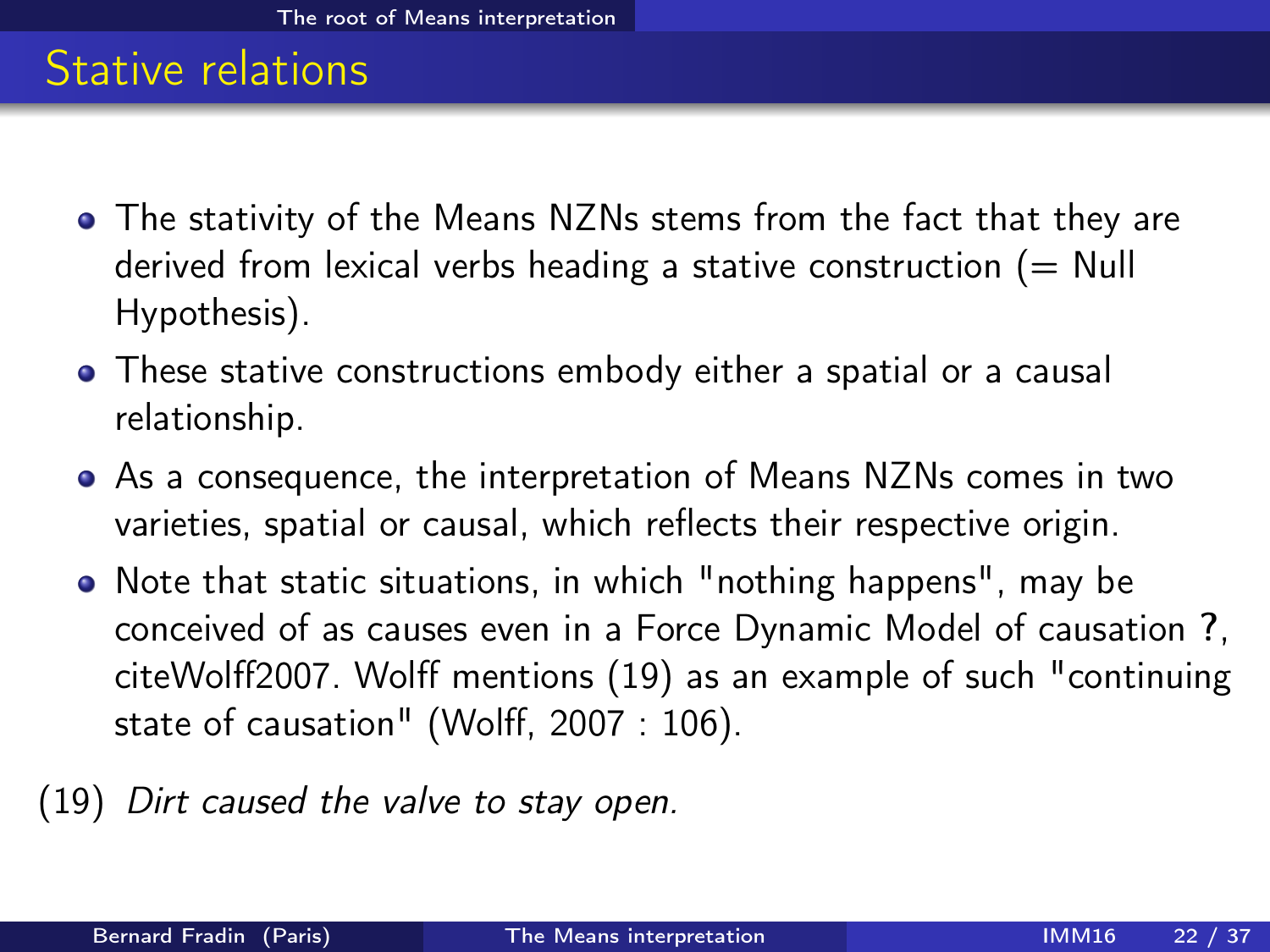### The spatial relationship

- Entourage 'surroundings' illustrates The case of a Means NZN correlated with a spatial construction.
- The base-V entourer 'to surround' heads spatial construction [\(20\)](#page-23-1), which is exemplified by [\(21\)](#page-23-2).
	- $s =$  state. CIRCESS = circumessive i.e. 'around Y'
- A schematic semantic representation of *entourage* is given in [\(22\)](#page-23-3).
- <span id="page-23-1"></span>(20) a. NP0 entourer NP1
	- b.  $\lambda$ y.  $\lambda$ x.  $\lambda$ s. (LOC(x, CIRCESS(y)), s)
	- c.  $SN0 = x = FIG$ ,  $SN1 = y = GRND$
- <span id="page-23-2"></span>(21) Une forêt de hêtres entoure la résidence. 'A beech forest surrounds the residence'

<span id="page-23-3"></span><span id="page-23-0"></span>(22) 
$$
\lambda x. \cap \lambda y. \exists s. (LOC(x, CIRCESS(y)), s)
$$
 ?  
'X such that X is located around Y'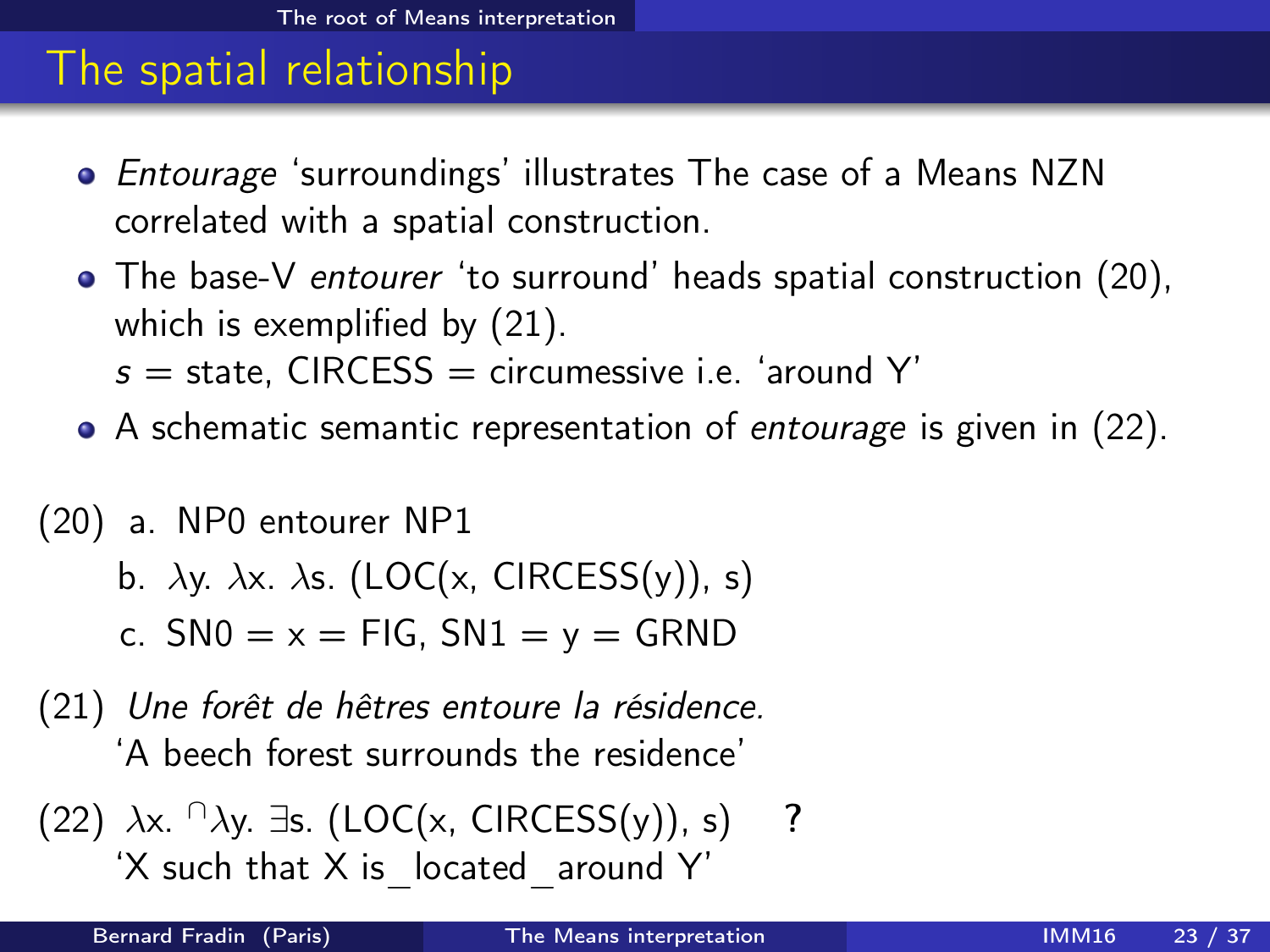# The causal relationship

- The causal relationship is illustrated by amusement 'amusement', when this noun appears in sentences such as [\(23\)](#page-24-1).
- The base-V *amuser* 'to amuse' heads construction [\(24\)](#page-24-2), where the semantic representation is modeled on ?.  $PAT =$  patient,  $EXP =$  experiencer,  $e =$  event
- Consequently, the semantics of *amusement* will look like [\(25\)](#page-24-3).
- <span id="page-24-1"></span>(23) Son seul amusement était les visites de ses petits-enfants. 'Her only amusement was the visits of her grandchildren'
- <span id="page-24-2"></span>(24) a. NP0 amuser NP1
	- b.  $\lambda y. \lambda e_1 \exists s_2 \exists x. \text{ cause}(e_1, s_2) \wedge \text{ACT}(x, e_1, \ldots) \wedge \text{enjoved}(y, s_2)$
	- c.  $SN0 = e_1$ ,  $SN1 = y = EXP$
- <span id="page-24-3"></span><span id="page-24-0"></span>(25)  $\bigcap_{\lambda e_1,\lambda y.\exists s_2.\exists x.\text{ cause}(e_1, s_2) \wedge ACT(x, e_1,...) \wedge \text{enjoved}(y, s_2)\big)$ 'Eventuality  $e_1$  such that  $e_1$  causes Y to be enjoyed'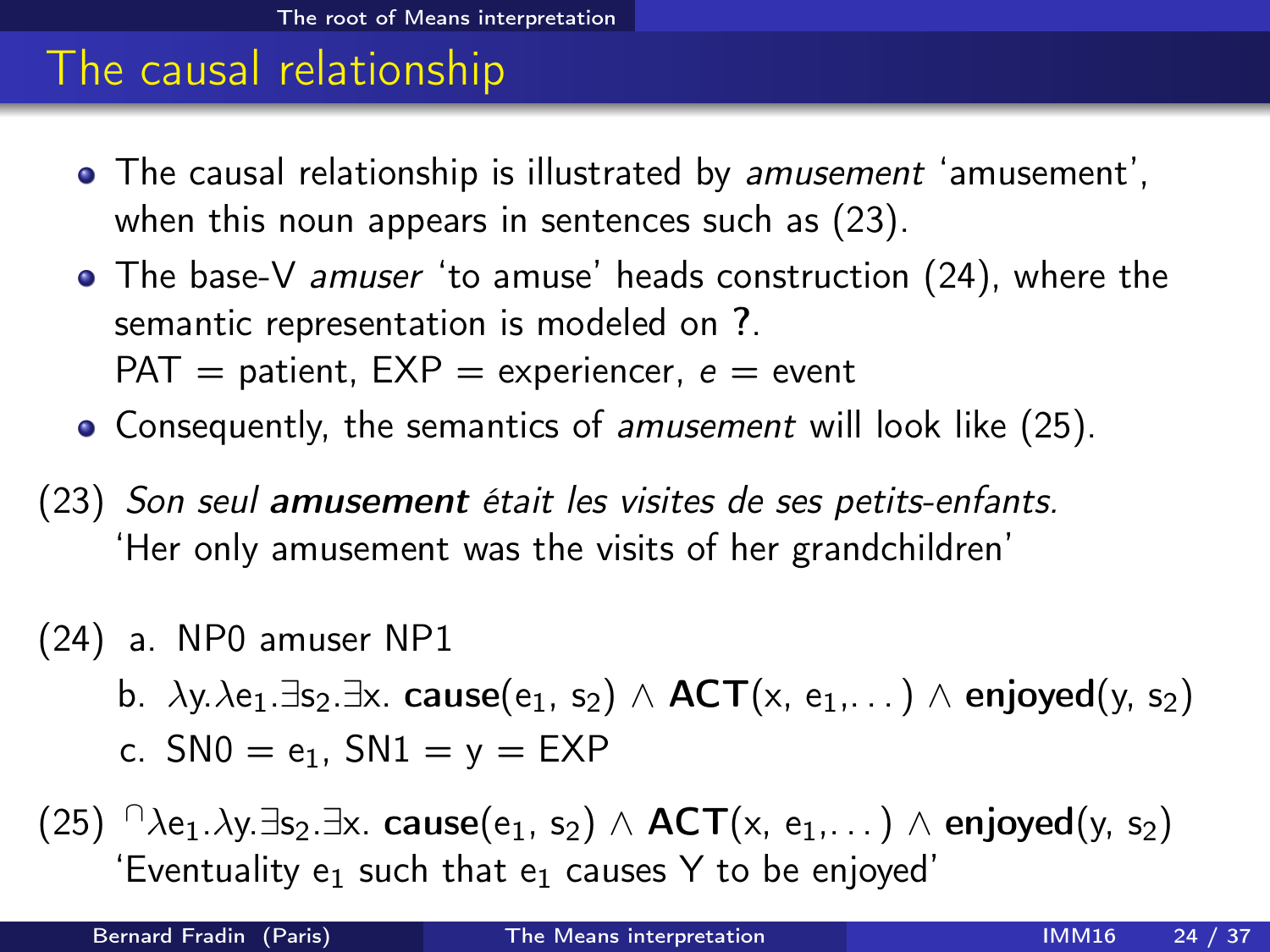# Mixed relationship

- In fact, the majority of Means NZNs have an interpretation which combines both the spatial and the causal relationship.
- This situation is illustrated in [\(26\)](#page-25-1) with fra *rembourrage* 'filling', a rough semantic representation of which is given in [\(27\)](#page-25-2).
- <span id="page-25-1"></span>(26) a. Luc a changé le rembourrage du canapé. 'Luke changed the filling of the sofa'
	- b. [[rembourrage]]  $\equiv$  'X such that X is inside Y (= sofa)'
	- c. [[rembourrage]]  $\equiv$  'X such X causes Y (= sofa) to be less firm'

<span id="page-25-2"></span><span id="page-25-0"></span>(27)  $\lambda x.\lambda y.\exists s_1.\exists s_2$ . (LOC(x, INESS(y)),  $s_1$ )  $\wedge$  cause(s<sub>1</sub>, s<sub>2</sub>)  $\wedge$  firm(y,  $\delta_2$ , s<sub>2</sub>)  $\wedge$   $\delta_2 < \delta_1$ 'X such that X is inside Y and this causes Y to be firm at a lesser degree (than before)'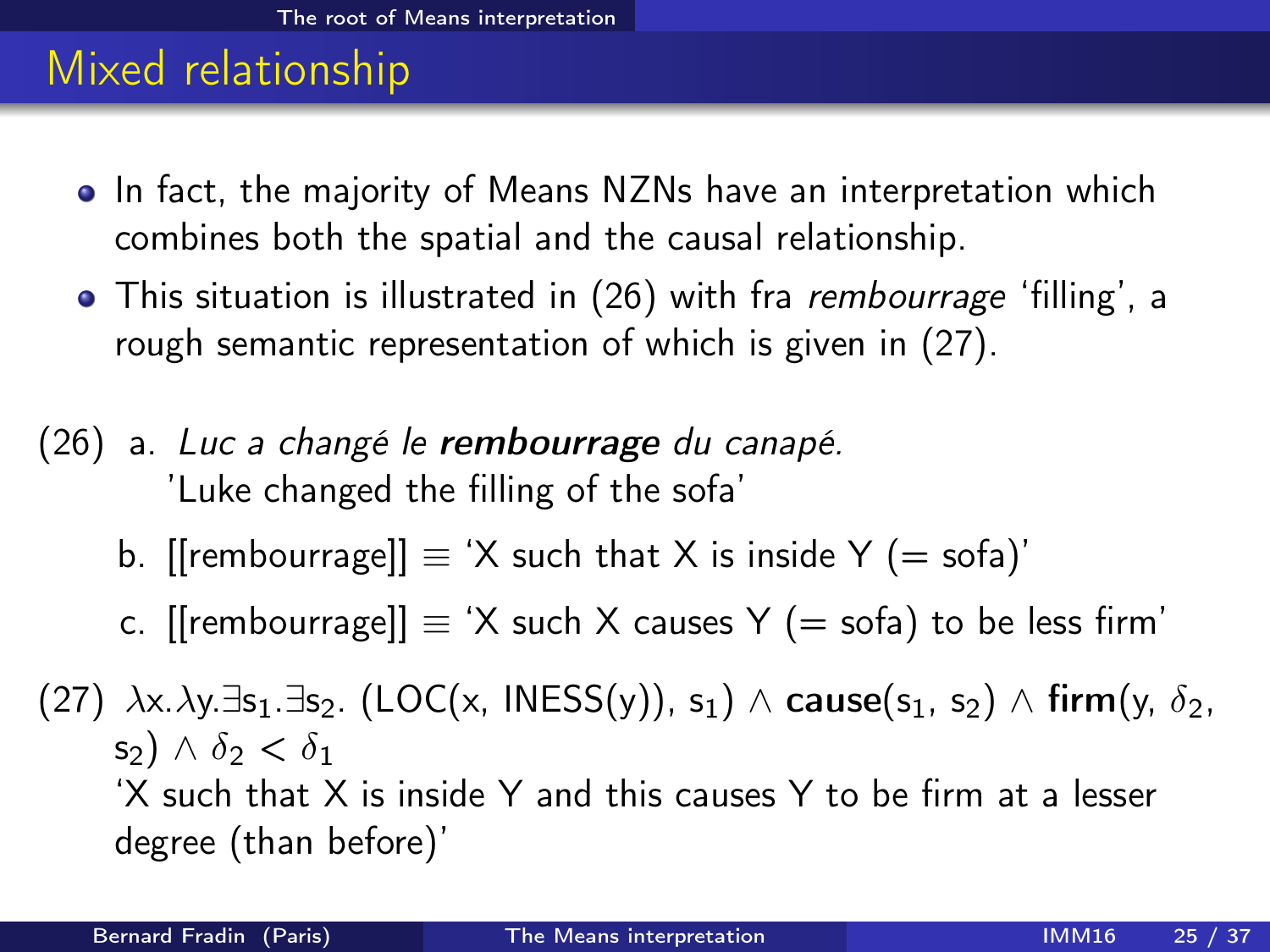#### The double interpretation

- When a morphological V occurs in both an agentive and a stative construction, the Means nominalization is correlated uniquely with the latter one.
- This very common situation is illustrated by the verbal lexemes  $équiper_1$  and  $équiper_2$ , which are respectively agentive and stative.
- (28) a. La marine syldave a équipé ses frégates d'un nouveau radar. 'The Syldavian navy equipped its frigates with a new radar'
	- b. L'équipement des nouveaux navires a pris du retard. 'There is delay in the equipment of the new ships'
- (29) a. Des radars dernier cri équipent les récents monocoques. 'Recent mono-hulls are equipped with state-of-the-art radars'
	- b. L'équipement des monocoques surpasse celui des catamarans. 'The equipment of mono-hulls overpasses that of catamarans'

<span id="page-26-0"></span>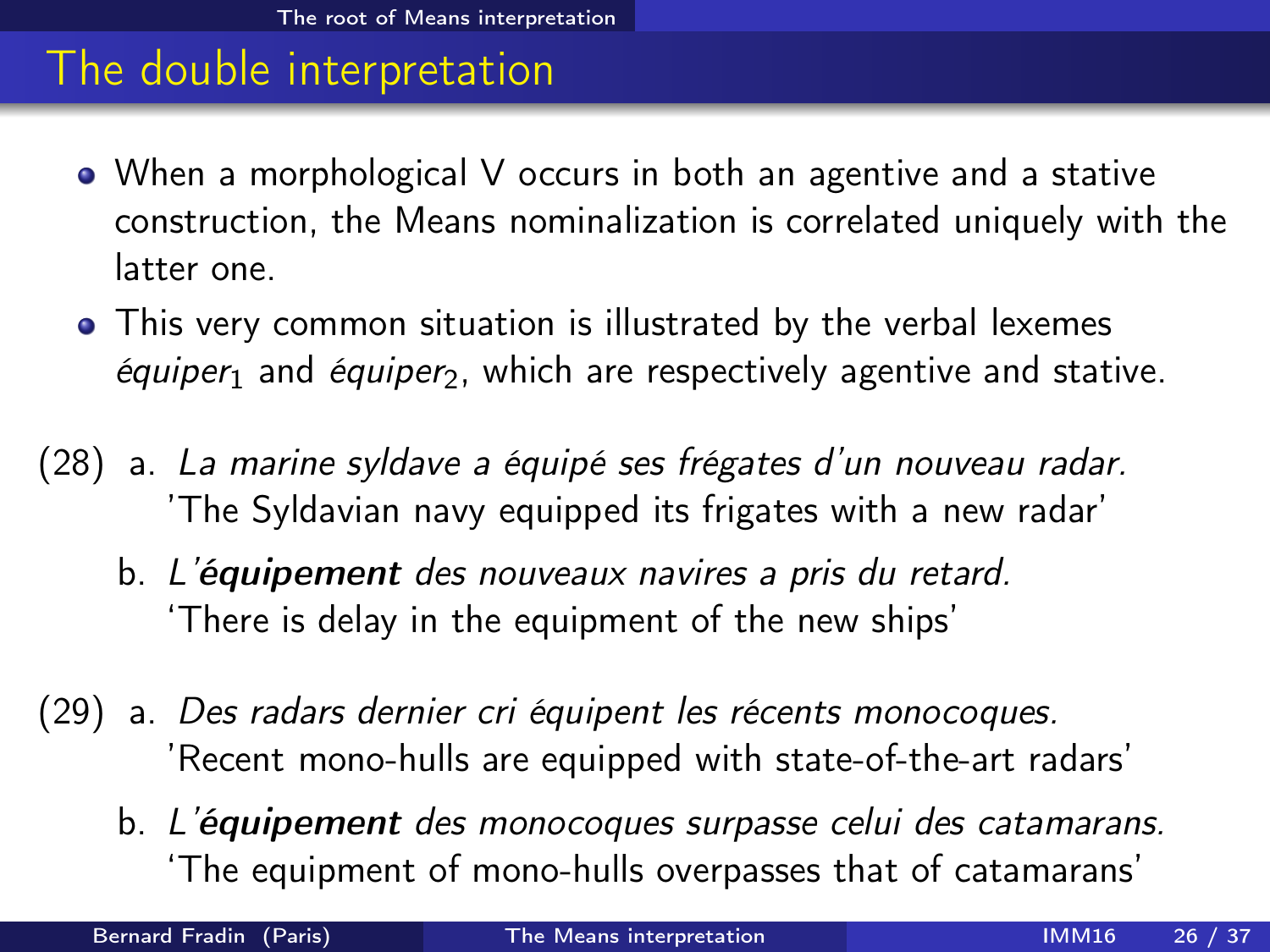#### Roots of the interpretation

- Assuming that the meaning of Means NZNs follows from their stative origin does not explain why they do not simply denote a state as did, for instance, isolement 'isolation' in [\(2\)](#page-2-1), repeated here under [\(30\)](#page-27-1) ?
- In other words, why doesn't entourage mean [\(32\)](#page-27-2) based on the model of what happens for isolement in [\(31\)](#page-27-3) ?
- <span id="page-27-1"></span>(30) L'absence de chemin de fer renforce l'isolement de la région. 'The absence of the railway increases the isolation of the area'
- <span id="page-27-3"></span>(31) [[isolement]]  $\equiv \bigcap \lambda s$ .  $\exists x$ . isolated(x, s) 'state of X being isolated'
- <span id="page-27-2"></span><span id="page-27-0"></span>(32)  $\text{[lentourage]} \equiv \bigcap \lambda s$ .  $\lambda y$ .  $\exists x$ . (LOC(x, CIRCESS(y)), s) 'state of X being\_located\_around Y'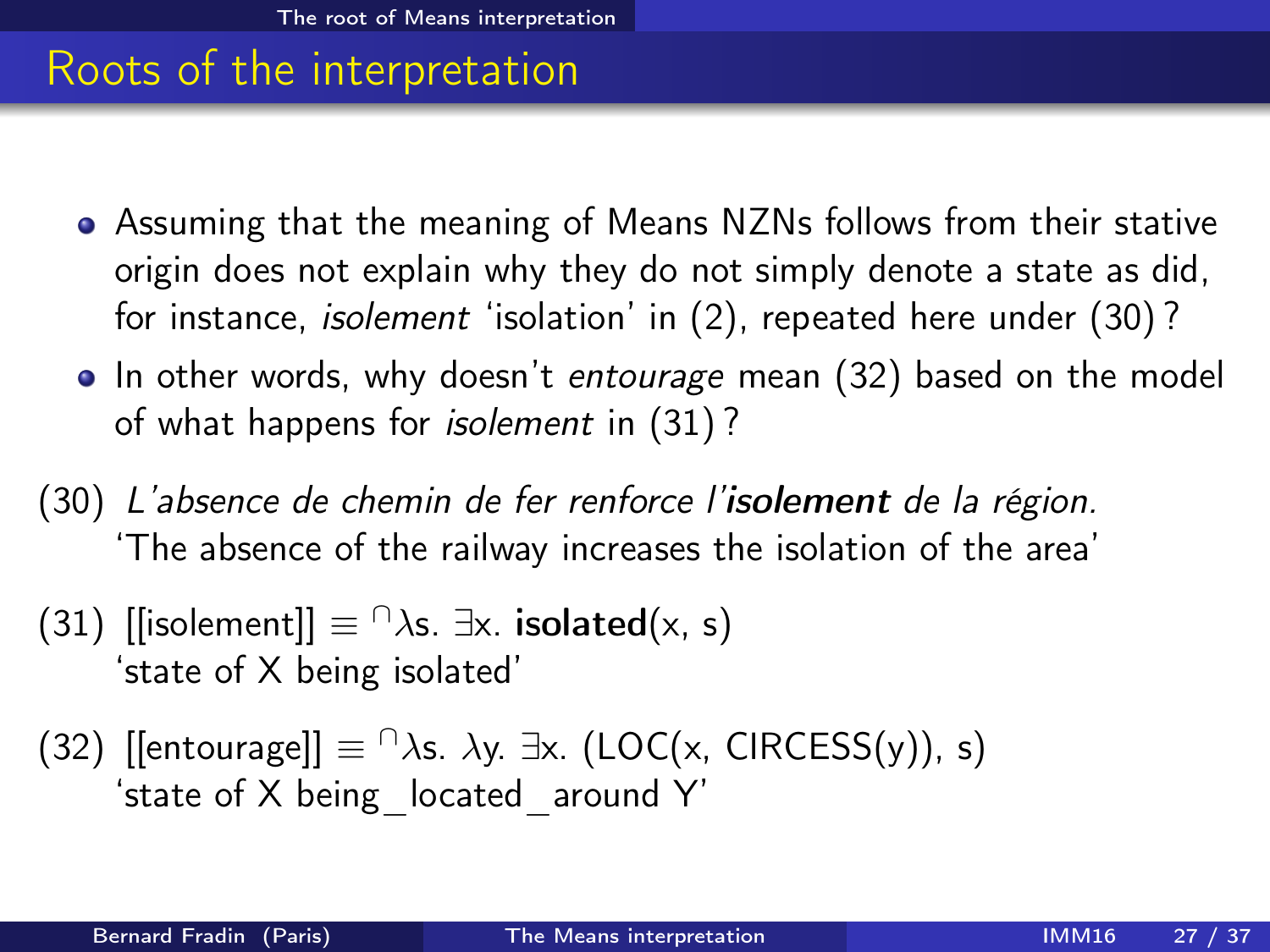#### Root of the interpretation

- The answer I would tentatively suggest is that a stative predicate may give rise to a nominalization only if
	- (i) it expresses a property of (the referent of) its argument,
	- $\bullet$  (ii) the argument about which it is predicated is informationally salient as a first link in a network of relations.
- Condition (i) makes spatial stative predicates unsuited for the job, since spatial location does not express a property of the arguments it involves.
- Condition (ii) bars stative predicates appearing in a stative causal relationship because they are, by definition, embedded deep within a network of relations : informationally, they side with the result rather than with the cause.
- <span id="page-28-0"></span>The only solution left is to select the variable which initiates a causal chain and/or the FIGURE argument.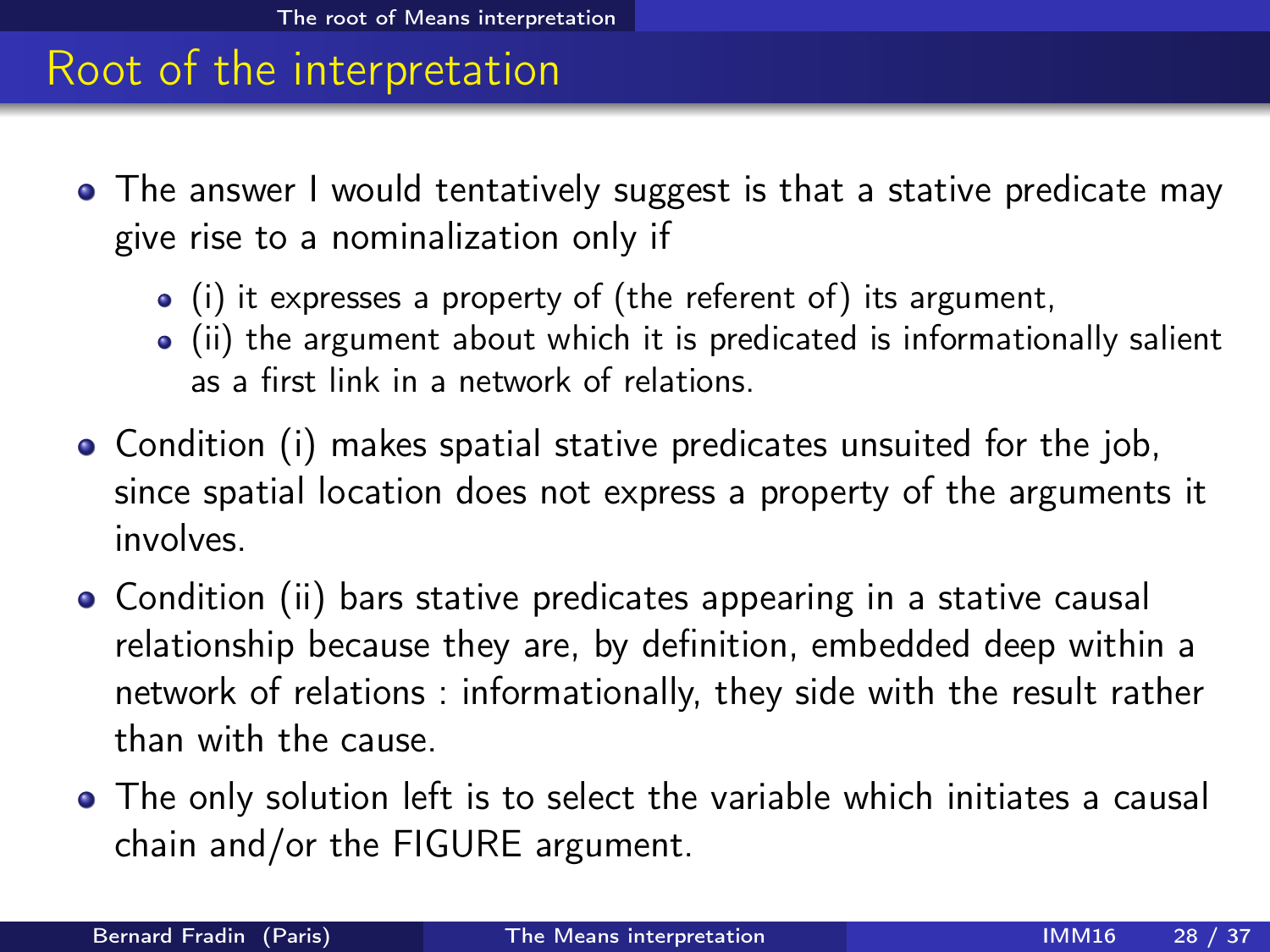# Origin of Means NZNs

- No condition whatsoever bears on the origin of nominalizations exhibiting a Means interpretation.
- They may come from a result NZN, as is the case of fra *enjolivement*, which is derived from the modification V enjoliver 'to embellish' ?, ?
- <span id="page-29-0"></span>(33) X[AGT] enjoliver<sub>1</sub> Y[PAT]  $\rightarrow$ enjolivement<sub>1</sub> = 'action of embellish' (eventive meaning) enjolivement<sub>2</sub> = 'embellishment' (result meaning) enjolivement<sub>2</sub> = enjolivement<sub>3</sub> (Means meaning) = 'X such that X  $embellish<sub>3</sub> Y'$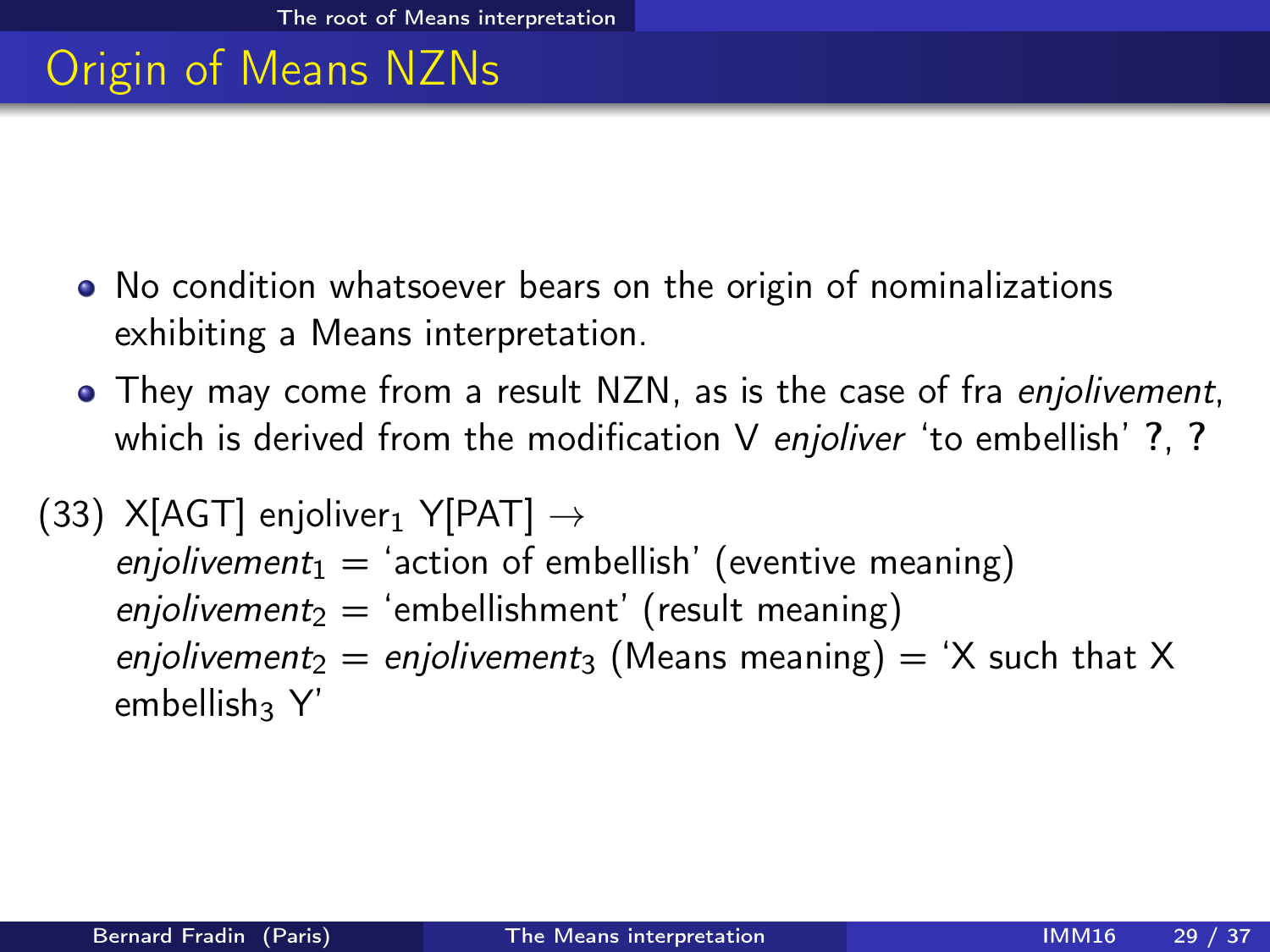# Origin of Means NZNs

- Or they may not, as it is the case with fra *raccourci* 'shortcut', which is based on stem 12 of the morphological V raccourcir 'to shorten'.
- The point is that [\(34a\)](#page-30-1) does not entail [\(34b\)](#page-30-2) : the result of shortening a path does not make the remaining part a shortcut.
- The meaning of *raccourci* follows from a causative stative construction, of which [\(35\)](#page-30-3) is an illustration.
- <span id="page-30-2"></span><span id="page-30-1"></span>(34) a. La municipalité[AGT] a raccourci la rue[PAT] de 100 m[DEG]. 'The town council shortened the street by 100 meters'
	- b. La municipalité a créé un raccourci. 'The town council has created a shortcut'
- <span id="page-30-3"></span><span id="page-30-0"></span>(35) Ce chemin raccourcit le trajet (de 20 minutes  $(2 \text{ km})$ 'This way makes the path shorter by (20 minutes | 2 km)'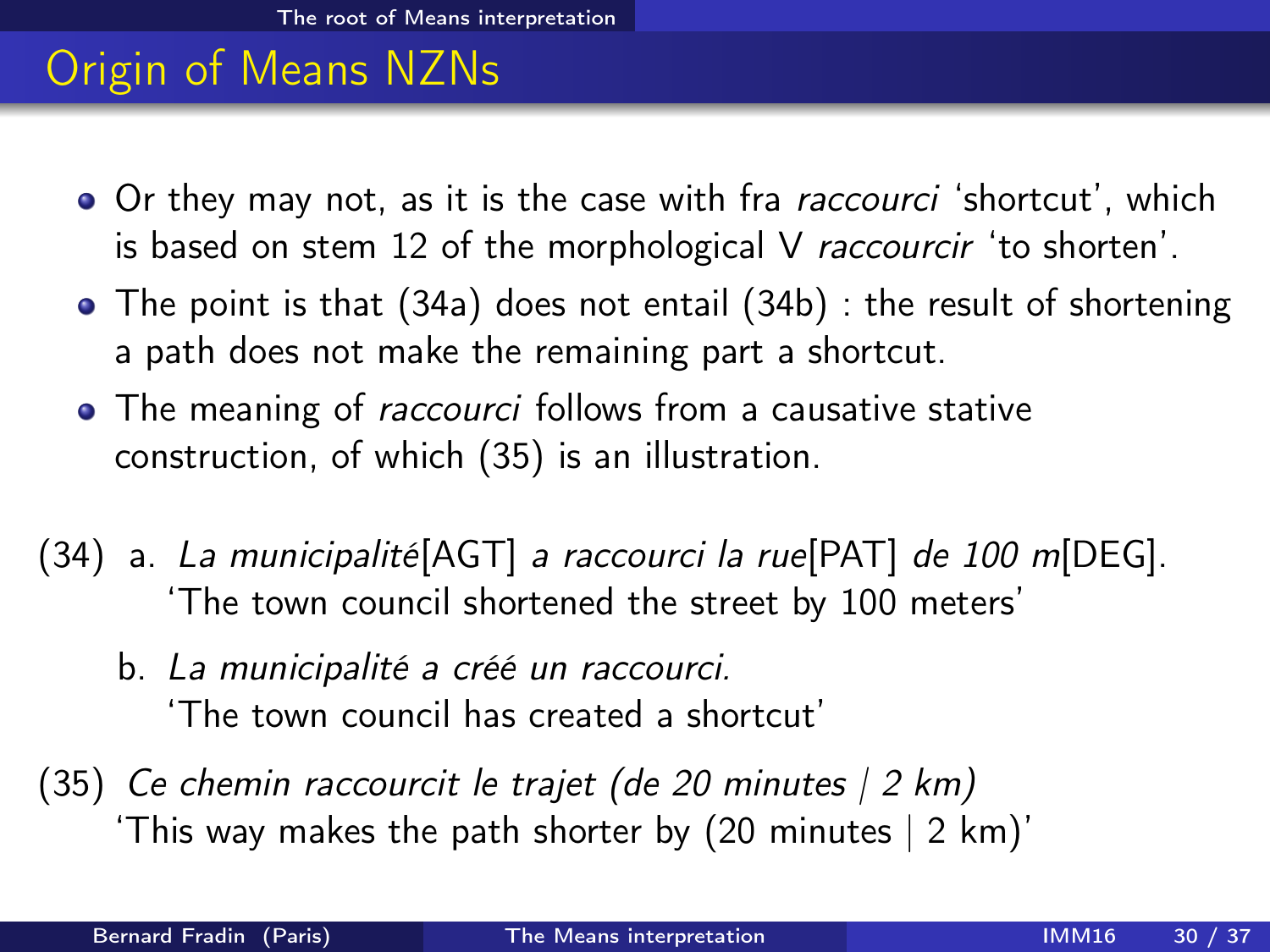# Origin of Means NZNs

- Special attention has to be paid to NZNs based on performative verbs such as to guarantee, to attest, to authorize, etc.
- Derived nouns *guarantee, attestation, authorization*, etc. are not NZNs with a result interpretation but rather the material counterpart of the verbal performative formula constitutive of the verb meaning. This explains
	- why these NZNs have the same performative force as the verbal formula, making them performative Means nominalizations.
	- why these NZNs have no eventive meaning as shown in [\(36\)](#page-31-1).

<span id="page-31-1"></span><span id="page-31-0"></span>(36)  $#$  Our authorization to travel to Syldavia took place yesterday.  $#$  Marta sneezed during the **authorization** of spending more money.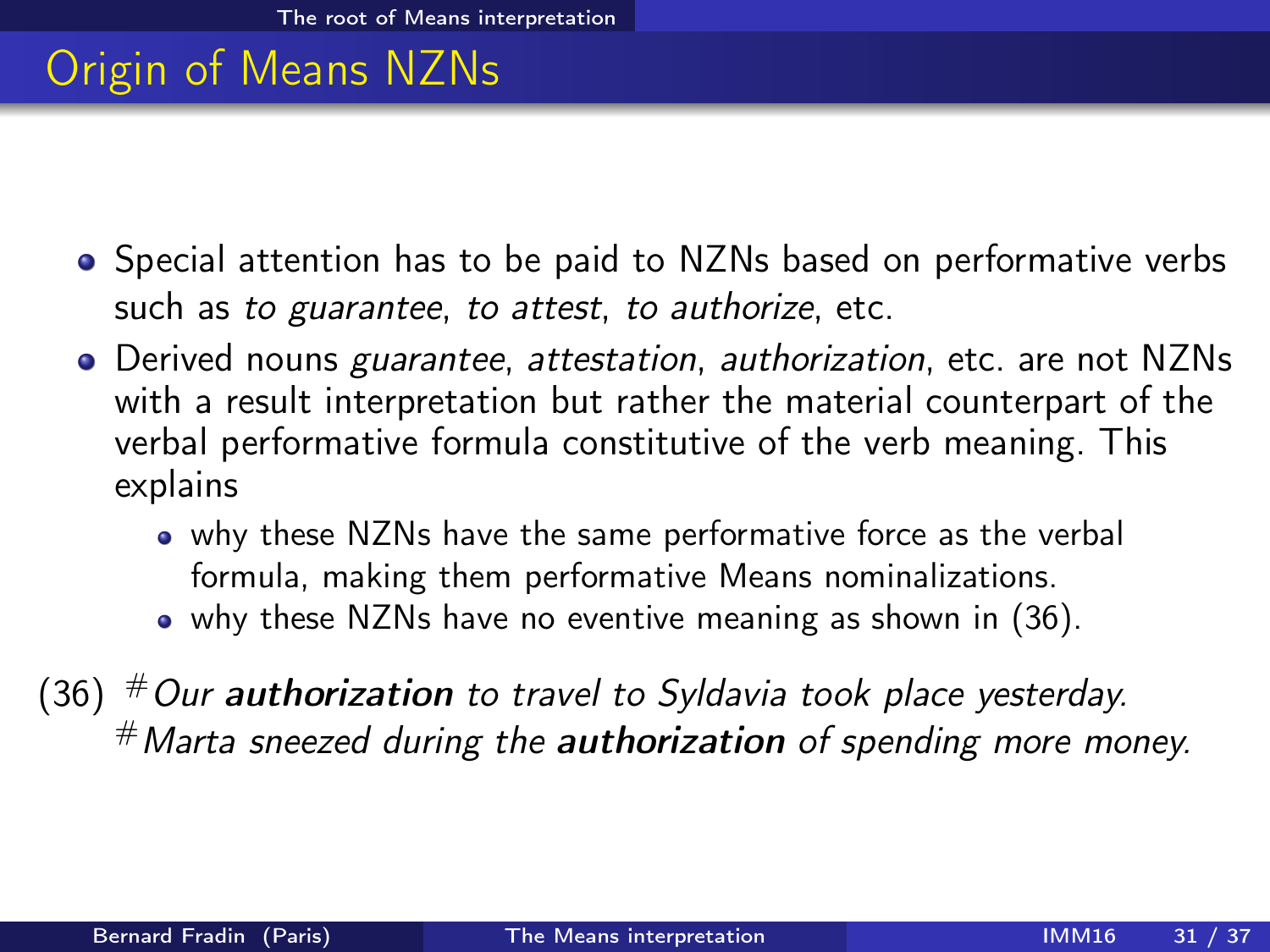# By-product

- I would like to argue that grammar has not much to say about Means nominalizations, because they are by-products of the grammatical system yielding nominalizations.
- In a language where nominalizations exist, the exponents used to distinguish them as such are available for Means nominalizations at no cost, provided they are not aspectually restricted (as -en vs. -ung in German ?.
- <span id="page-32-0"></span>• If the language in question also has spatial and causal stative constructions, this suffices to make Means NZNs lexemes possible, insofar as their semantics merely results from abstracting away from the meaning of the verbal construction.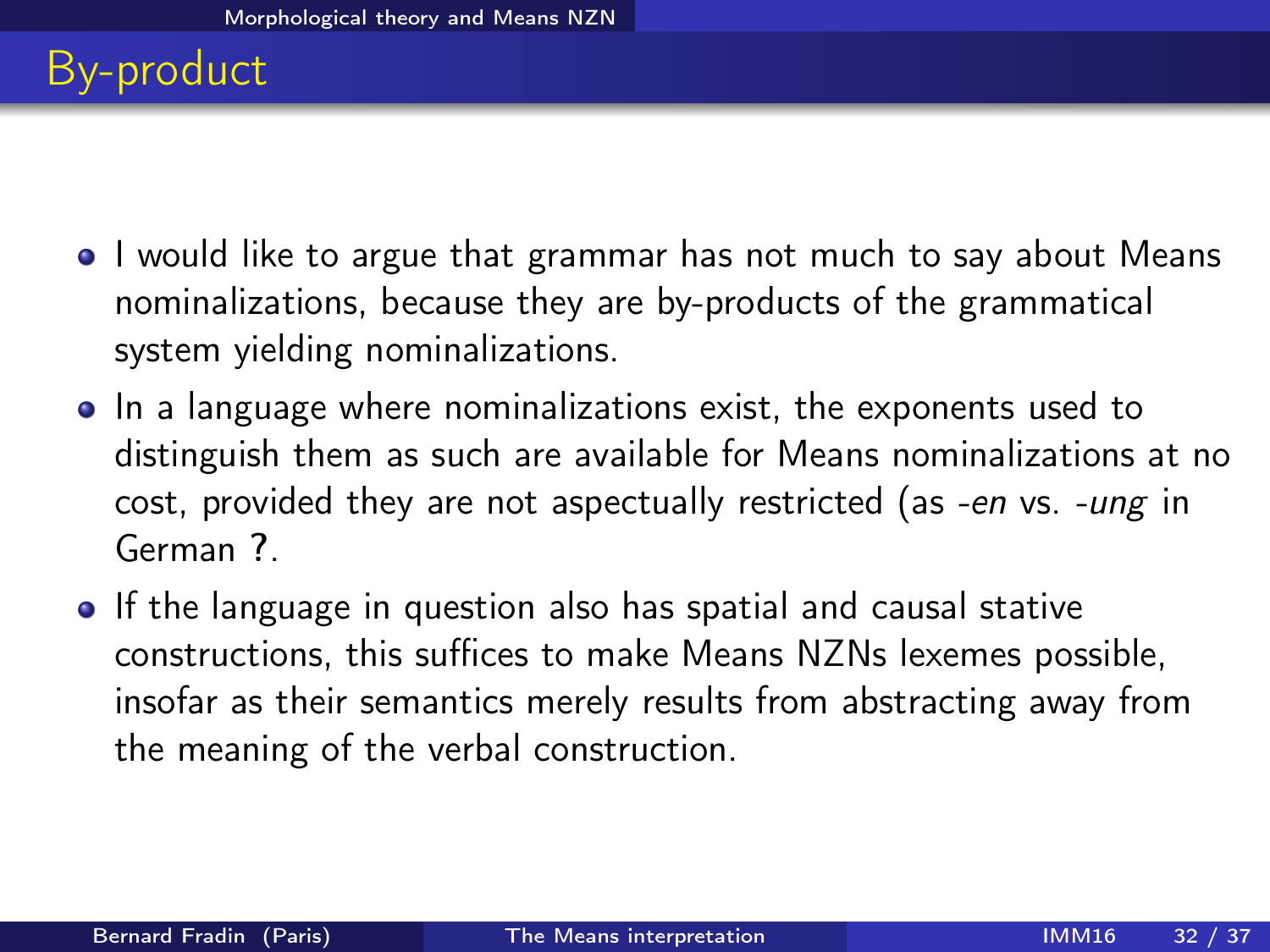#### Predictions

- The proposed account makes three predictions that have to be empirically tested in the future.
- Stative base It predicts that languages lacking either the spatial or the causative stative construction (or both) cannot have the corresponding Means nominalization.
- Rarity Since verbal stative constructions are not at all prototypical verbal constructions, the account predicts that Means NZNs should be rare among the languages of the world.
- Low saliency Agent or Instrument derived nominals are very widespread ?, because the reality they denote is cognitively salient. On the contrary, Means NZNS denote entities whose role is not very salient even though its specificity is undoubtable. This predicts that the absence of any distinct marking makes them hardly discernible. Issue for the future : is the same low visibility observed in languages such as Quiché, which uses the same exponent for Agent and Means nouns ? ?

<span id="page-33-0"></span>Bernard Fradin (Paris) **[The Means interpretation](#page-0-0)** IMM16 33 / 37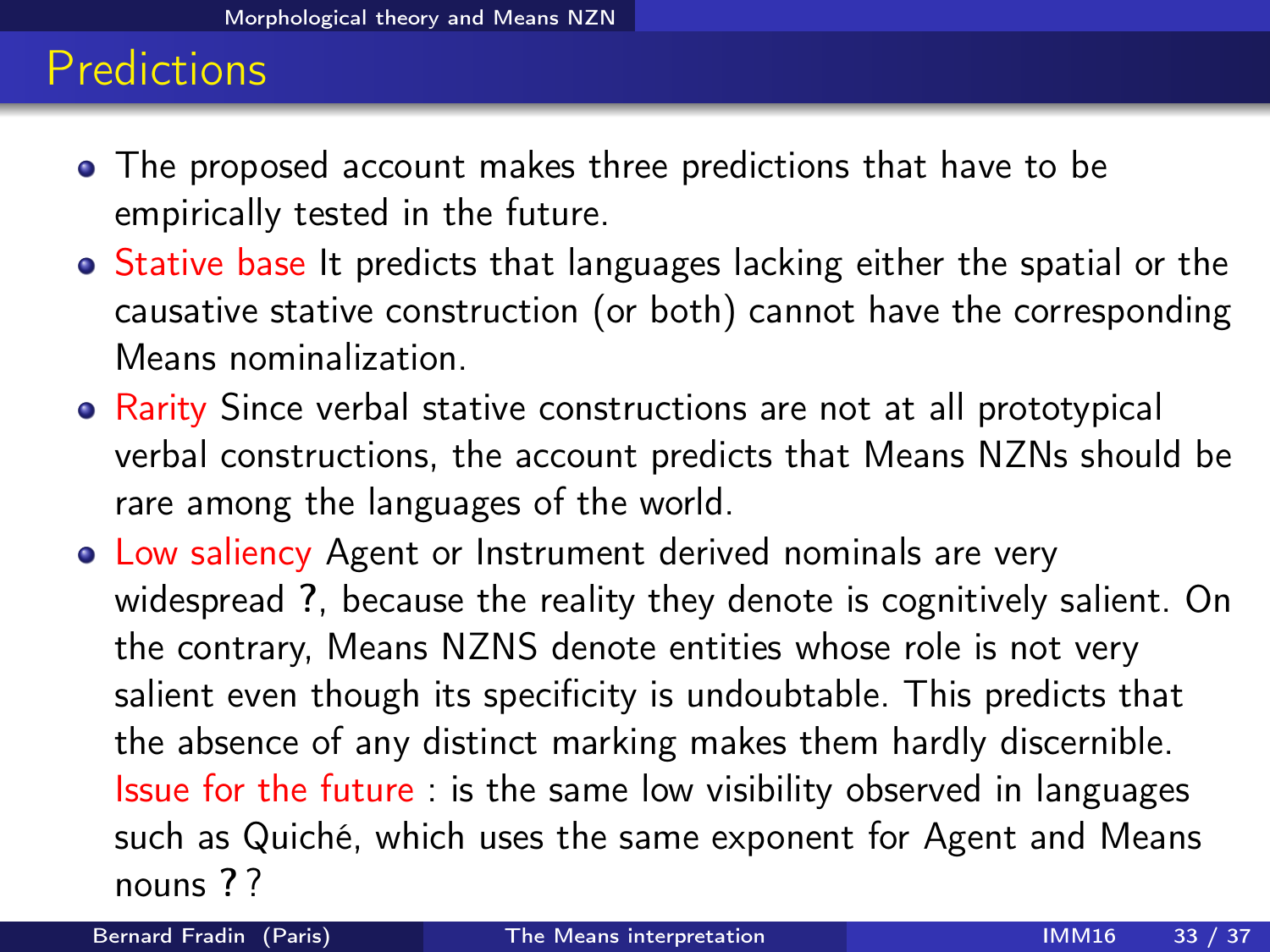- Means nominalizations exist on their own and should not be confounded with Instrument or Agent nouns ?.
- Their existence is tied to the existence of stative spatial or causative verbal construction in the language in question.
- <span id="page-34-0"></span>• Both because of their origin and the lack of specific exponent these NZNs show a low degree of saliency in comparison with other morphologically derived constructs.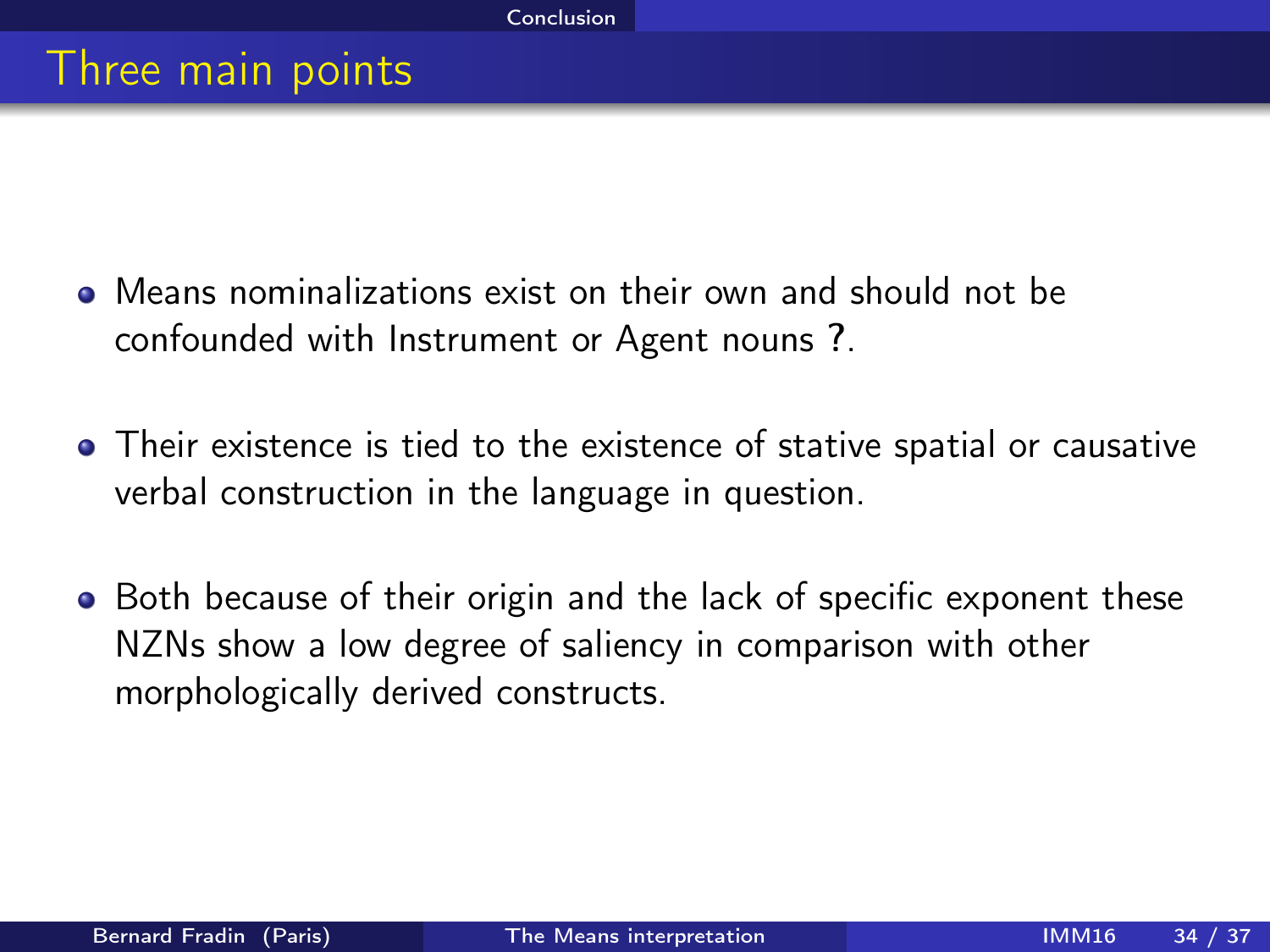# <span id="page-35-0"></span>THANK YOU KÖSZÖNÖM SZÉPEN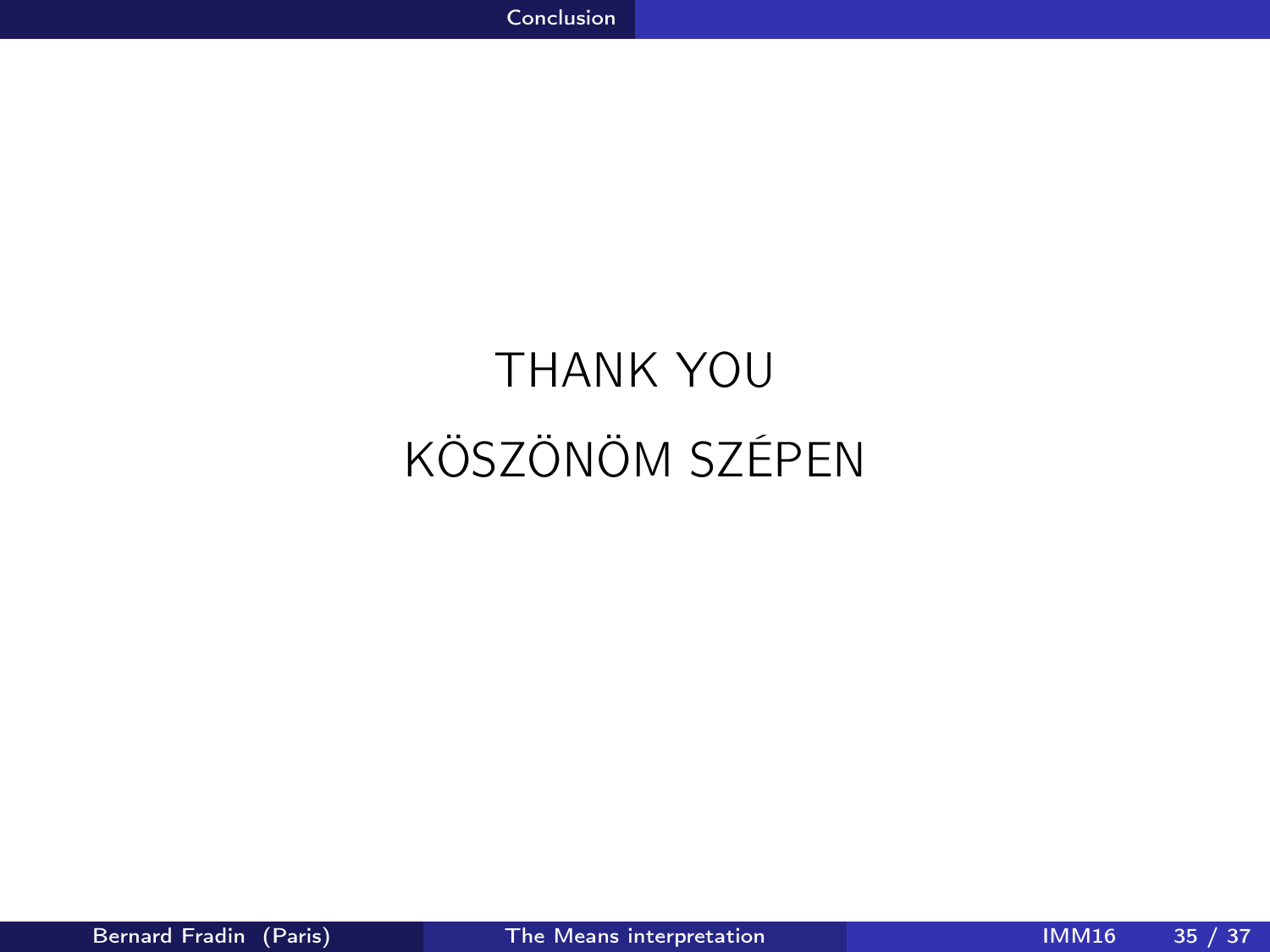#### <span id="page-36-0"></span>[References](#page-36-0)

#### References I

Artemis Alexiadou and Florian Schäfer. Proceedings of the 25th West Coast Conference on Formal Linguistics, chapter Instrument Subjects Are Agents or Causers, pages 40–48. Cascadilla Press, Somerville, 2006.

Juri Apresjan. Regular polysemy. Linguistics, 142(1) :5–32, 1974.

- Mark C. Baker and Nadya Vinokurova. On agent nominalizations and why they are not like event nominalizations. Language, 85(3) :517–556, 2009.
- Laurie Bauer. What you can do with derivational morphology, pages 37-48. John Benjamin, Amsterdam / Philadelphia, 2000.

Antonietta Bisetto and Chiara Melloni. On-line proceedings of the Fith Mediterranean Morphology Meeting (MMM5) Fréjus 15-18 September 2005, chapter Result Nominals : a Lexical-Semantic Investigation, page http ://mmm.lingue.unibo.it/. University of Bologna, Bologna, 2007.

- Geert Booij. Form and meaning in morphology : the case of dutch 'agent nouns'. Linguistics, 24 :503–517, 1986.
- Gennaro Chierchia. Reference to kinds across languages. Natural Language Semantics, 6(4) : 339–405, 1998.
- David R. Dowty. Thematic proto-roles and argument selection. Language, 67(3) :547–619, 1991.
- Bernard Fradin. Les nominalisations et la lecture 'moyen'. Lexique, 20 :129–156, 2012.

Bernard Fradin and Grégoire Winterstein. Tuning agentivity and instrumentality : deverbal nouns in -oir revisited. 2012.